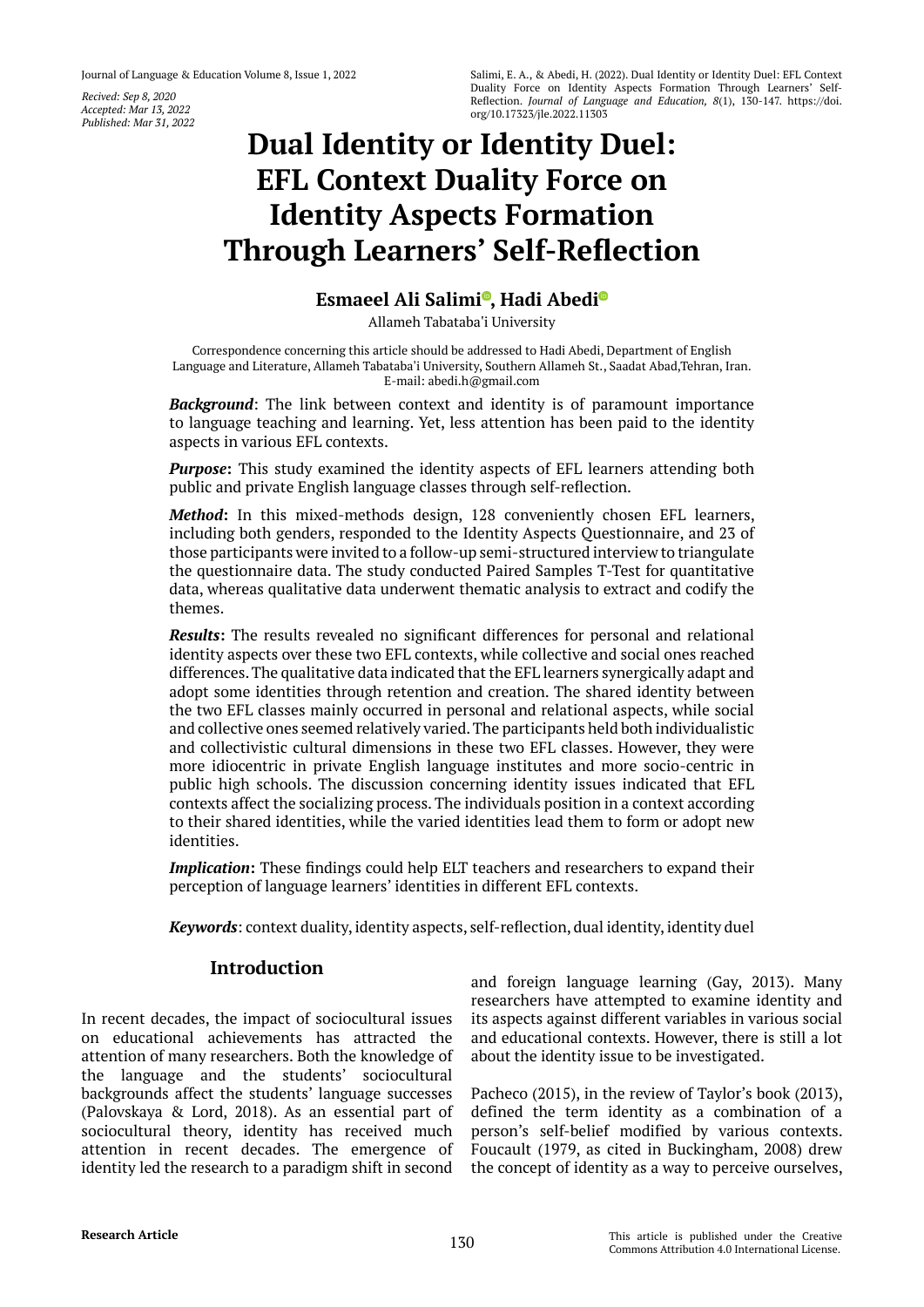i.e., who we are. Essentialists observed identity as unchangeable reality (e.g., Arkes & Kajdasz, 2011; Labov, 1966), while for constructivists (e.g., Le Page & Tabouret Keller, 1985; Omoniyi, 2006; Pennycook, 2003; Vickers & Deckert, 2013), it is dynamic. Since human beings develop through identity (Mohr, 2017), identity impacts human feelings, thinking, acting, and purposes (Alick, 2004). Then identity inquiry obliges the practitioners to investigate the internal aspects (Cochran Smith & Lytle, 1990) if there is a hope to access the individuals' identities. They should rely more on how people reflect on themselves in the specific situation.

Through self-reflection, the learners look back on their learning experiences and report the knowledge of learning areas (Lew & Schmidt, 2011). Learners reflect on themselves to develop a greater sense of achievement (Graham, 2004), which provides them valuable metacognitive awareness (Sevilla & Gamboa, 2016). Iranian EFL learners learn English in public areas such as schools and universities and private ones, i.e., English language institutes (Karimi et al., 2021). In this study, the Iranian EFL learners with the experience of attending both EFL contexts, i.e., high school and English language institute, reflected on their identity aspects. These were two well-known Iranian EFL contexts reported by Talebinezhad and Aliakbari (2001). They found high school for educational purposes and a private English language institute for immediate applications. The way that the learners position themselves in these dual EFL contexts may drive them to comport, shift, construct or reconstruct their identities (Schiffrin, 1996) to escape from identity conflict or crisis (Haberman & Danes, 2007).

People position themselves in a community according to their commonalities. If they identify any differences in their roles in a group, they try to construct a new identity according to their senses in the position, i.e., social identity groups they belong to (Allen, 2011; Godley & Loretto, 2013). The individuals are active agents in the group, and form, negotiate and resist their identities with the other community members (Schiffrin, 1996). According to the sociocognitive agent model (Rato & Prada, 2021), an agent's cognition or reasoning interprets the social context and other social actors for social group dynamics mechanisms and social identity construction. Through language, people can join various social communities by socially and culturally constructed and co-constructed social identities (Allen, 2011). Hence, the individuals add and change their role-based identity (Kirkman et al., 2006) as they perform different roles. Role-based identity holds two

varieties, i.e., idealized and conventional role identities. The idealized role identity refers to the positions where the person hopes to perform while the conventional one is the current and actual roles (Ashforth, 2001). The primary motive of human behaviour is the idealized role or self-actualization. In this step, people evaluate themselves to adapt their relevant identities in different interactions (Ashforth et al., 2008). The problem is whether the EFL learners attending two different EFL contexts shape dual identities or synergically adapt and adopt their identities through creation and retention called identity duel. Thus the main impetus to conduct the present study lay on this premise that the EFL learners may shape different aspects of identities through exposure to various EFL contexts. Despite the amount of literature and investigations around the learner identities, less has looked into the impact of various EFL contexts on the formation of English language learners' identity aspects. There is a significant gap in this area of knowledge, and few investigations have provided practical information about it.

#### **Literature Review**

For many years, researchers have viewed identity as a concept through which human beings develop (Erikson, 1980). According to Le Ha (2008), western and eastern researchers have conceptualized the identity concept differently. For western scholars, identity is hybrid and multiple (e.g., Block, 2007; Pavlenko, 2002), whereas, for eastern ones (e.g., Hall, 1996; Idrus & Nazri, 2016), it is a sense of belonging. The interdisciplinary studies on identity provided a platform for researchers to explore more gaps on this issue. The present study has briefly reviewed the teaching-related studies on identity and identity aspects in the following sections.

# **Identity andLanguage Learning**

Language learning is a multifaceted process through which people interact via social and cultural behaviours and ways of being (Williams, 1994). In this process, people develop their social identity and form their second language selves (Yashima 2009). It means that language learning and identity construction occur at the same time. In other words, while the individuals learn the language, they concurrently develop their social identities (Khatib & Ghamari, 2001; Miller, 2003; Williams, 1994; Yashima, 2009). People integrate social identity with language to represent their constructed selves (Hamston, 2003). The self-representation leads them to form a new identity (Pavlenko & Lantolf, 2000). The intertwinement of language and identity (Khatib &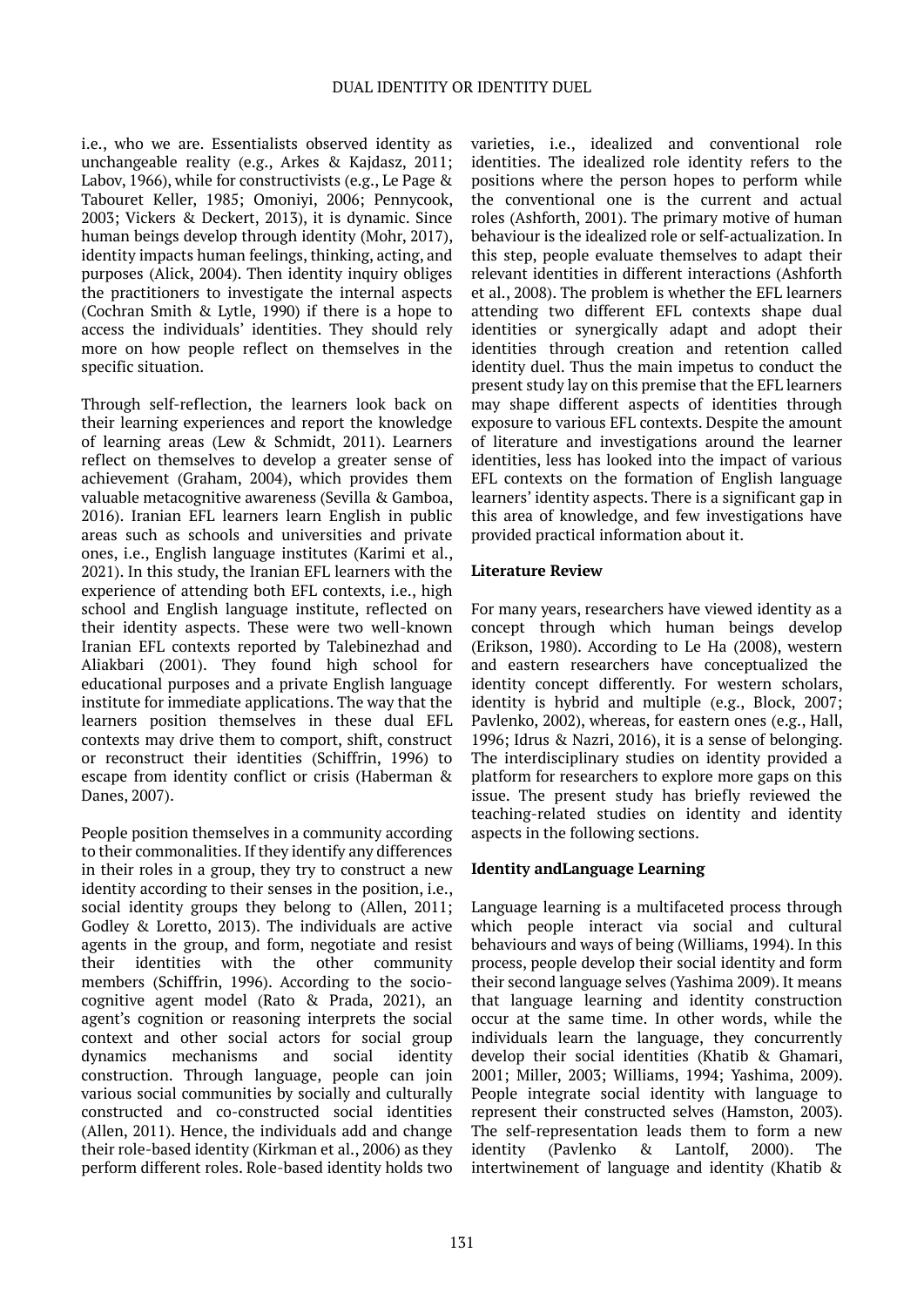Ghamari, 2001) moves language users to negotiate their identities through linguistic resources (Pomerantz, 2008). The research findings indicated a significant and positive relationship between learners' identity and their English language achievement scores (Mirahmadi Kia et al., 2021). Context as a language resource may also influence identity formation since nothing happens out of context. The results of the studies such as Granger (2004), Gu (2010), and Johnson and Golombek (2011) reported how context and identity interact.

# **Context Duality, Dual Identity and Identity Duel**

Context as an influential factor in identity construction (Riley, 2006; Ushioda, 2009) forces identity to change across time and place (Block, 2007). To show the impact of context in identity construction, Tabaku (2009), Lobaton (2012), and Zacharias (2012) examined new identity construction with its various aspects in several EFL settings. Treiber and Booysen (2021) explored how adolescents' identity construction and reconstruction occur through situational analysis. Of course, other factors, which influence this process, exist in each context. For instance, in language learning areas, the factors such as using the first language and the teachers' conception of language learning and teaching affect the learners' social and individual identity constructions (Lobaton, 2012). According to research, language learning is a process of identity formation in the socio-cultural context. The community members strengthen their relationships through institutions, instructions, and discursive practices to form their identities (Chen, 2010). Thus identity construction happens when the learners engage in culturally, politically, and socially situated language socialization (Duff, 2002; Ho, 2011; Lee & Bucholtz, 2015; Morita, 2004; Séror, 2011). The individuals' socialization process in various local areas uncovers the dynamic nature of identity (Packer & Bavel, 2015). Within a community, individuals socialize with other members through language to learn, think, adapt and behave appropriately (Lee & Bucholtz, 2015). The use of language in the socializing process is called languagemediated social activities (Morita, 2000). This process encourages the learners to construct their identity by developing linguistic, cultural, and sociopolitical competencies and ideologies (Bhowmik, 2016; Godley & Loretto, 2013).Through this process, the novice members form their identities through negotiating with the more expert members. They shape their various identities in a network of interactions with other group members to meet their expectations (Packer & Bavel, 2015). Then, when people join a new academic community, they retain their prior cultural assets and reconstruct new ones (Duff, 2010).

For the students who join the academic contexts, the mastery of knowledge domains is not enough, and they have to shape the related identities via identitytransforming processes (Palanac, 2019). People interact with other group members to affirm and verify their identity for committing to that identity (Stets & Cast*,* 2007). Through the verification process, individuals develop the appropriate emotions under the requirements of the group. During the verification process within interpersonal interactions, people trust each other, which results in the approved identities and behaviors. Thus, verification is a process for committing to identity and its related roles, and the lack of it leads to identity conflict (Haberman & Danes, 2007). Lannegrand-Willems and Bosma (2006) revealed that the school climate impacts identity formation. The learners challenge with an experimentation or exploration period called Psychosocial moratorium, where they freely find the gaps in their society to shape their commitment and identity (Erikson, 2008). In this period, learners practice the activities and programs, which encourage them to find their abilities and interests (Abbasi, 2016). Their choices and decision in the school contexts stimulate them to develop commitments, which drive them towards identity formation (Lannegrand-Willems & Bosma, 2006). Accordingly, the structure, the climate, and the interpersonal interactions of school contexts strengthen their identities through social and emotional experiences (Kroger, 2007), which sometimes leads to either identity conflicts (Chen, 2010) or shared identity in their learning contexts (Schopflin, 2001, as cited in Guerra, 2012). If each context influences the identity formation process, how do Iranian dual EFL contexts impact this process?

The focus of the present study was on two EFL contexts, i.e., high schools for educational purposes and private institutes for immediate applications. These two EFL contexts motivate learners to shape new identities in their language learning practices (Goharimehr, 2018). The students actively impact the selection, organization, and regulation of the contents of education (Roeser et al., 2006, as cited in Schachter & Rich, 2011) through their identity processes (Oyserman, 2007) formed by educational institutions (Stets & Burke, 2003, as cited in Schachter & Rich, 2011). The in-group identity model (Gaertner & Dovidio, 2000) proposed that for lessening the intergroup bias, the members create a dual identity, which is general and superordinate. Therefore, since identity is context-bound, it seemed plausible for the present study to consider the duality of EFL contexts as determining factors in shaping shared and varied identities. This investigation searched for the synergic shared identities (Heger & Gaertner, 2018; Salimi &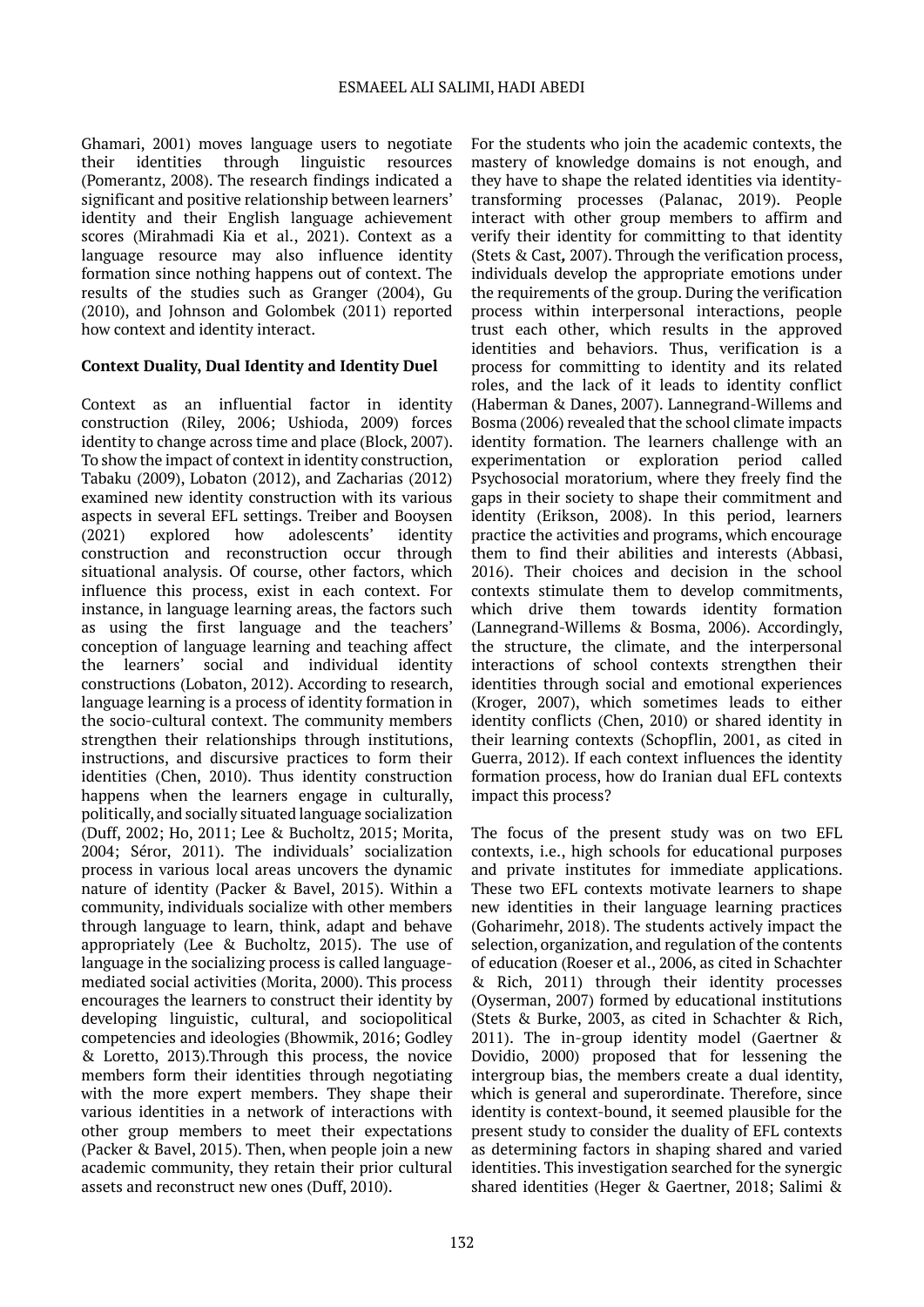Abedi, 2020) constructed due to the impact of these EFL contexts. On the other hand, it attempted to find the incompatible or varied forms of identity aspects in these EFL contexts.

# **Identity and Culture**

History, identity and culture are three facets forming people's identities in different parts of the world ([Mokhoathi](https://journals.sagepub.com/action/doSearch?target=default&ContribAuthorStored=Mokhoathi%2C+Joel), 2022). Identity as a concept within social and cultural systems is originated by culture, so as a part of the culture, identity has a close interrelation with language (Hamston, 2003; Khatib & Ghamari, 2001). Davis and Skilton-Sylvester (2004) investigated identity, culture, and language use and argued that gender appears from the social use of language. They did not accept gendered language to be as predictable or universal. The model of Hofstede (2001, as cited in Kaur & Noman, 2015) offered six cultural dimensions related to the identity aspects (Saboori et al., 2015). These six dimensions of culture are:

- Individualism collectivism (Act independently or interdependently)
- Power distance (Extent of equity or status among members)
- Uncertainty avoidance (Extent of comfort in uncertain situations)
- Masculine Feminine (Self-success versus caring and sharing)
- High context lower context (Directness of communication in specific circumstances)
- Monochronic time Polychronic time (People organize and value time)

Accordingly, the learners in the classrooms represent individualistic or collectivistic cultural dimensions. They are individualistic when they look after themselves (Hofstede, 2011) and are active in the classroom context (Staub & Stern, 2002, as cited in Kaur & Noman, 2015). On the other hand, they are collectivistic in a cohesive in-group culture in which they take part in the classroom as passive learners. There are opposite views about the cultural dimensions of Iranian EFL contexts in the research. Research findings view Iranian cultural dimensions variously. Some reached collectivism (e.g., Hofstede, 2001), while others observed both, i.e., collectivism and individualism at the same time (e.g., Green & Páez, 2005).

#### **Identity Aspects**

Identity research has drawn much attention from the 1980s to the present time, and scholars have investigated identity in various aspects. The

researchers reported various identity aspects from personal and collective to social ones, i.e., the individuals' self-image constructed within the society (Allen, 2011). According to social identity theory, identity has a bipolar framework called social and personal aspects (Tajfel, 1998). Cheek et al. (2002) offered four aspects for identity, i.e., personal, social, collective, and relational identities. Personal identity is a sense of self inside an individual, while relational identity is how we perceive ourselves with others in the community. Social identity creates one's popularity, and collective identity reflects our representations of group identities. Idrus and Nazri (2016) claimed that the collective identity and shared identity, which van Dijk (1998) defined as the fixed realities across personal settings, are the same as both refer to a set of feelings of belonging to a group or a sense of being united (Cerulo, 1997). According to Nicolaci-da-Costa (1988), shared identity denotes harmony among the members of a community. It supports the members to lessen the elaborated speeches, purposes, and motives. A positive shared identity among the members of a small group promotes negotiation among them (Swaab et al., 2008). The shared identity encourages the members to make sense of the characteristics and norms of that group and helps them employ appropriate behaviors, which seem specific among those members (Swaab et al., 2007).Shared identity lets people consider being a member of a greater community (Carlone & Johnson, 2007) and is the shared representation of different people in a context with shared interests and experiences. Thus, it shapes what the groups stand for and how they wish to be viewed by others.

The present study summarized the previous studies conducted on the identity aspects in the following lines. While investigating the identity aspects, Penner and Wymer (1983) found effective relationships between personal and social identities with private self-consciousness. In another study, Cheek and Busch (1982) and Lamphere and Leary (1990) correlated social identity to the public self-consciousness and personal identity with the private one. Barnes et al. (1988) denoted that individuals with high personal identity seemed to worry about self-evaluation and not about social evaluation. They claimed that people with high social identity felt anxious about social evaluation and not about self-evaluation. In their study, Cheek and Hogan (1983) linked personal identity to guilt feelings and social identity to shame and self-monitoring. Leary et al. (1986) connected personal identity to a personally relevant job and social identity to a socially relevant business. The findings of Frantz (1985, as cited in Rashidi & Mansurian, 2015) unveiled the negative correlation of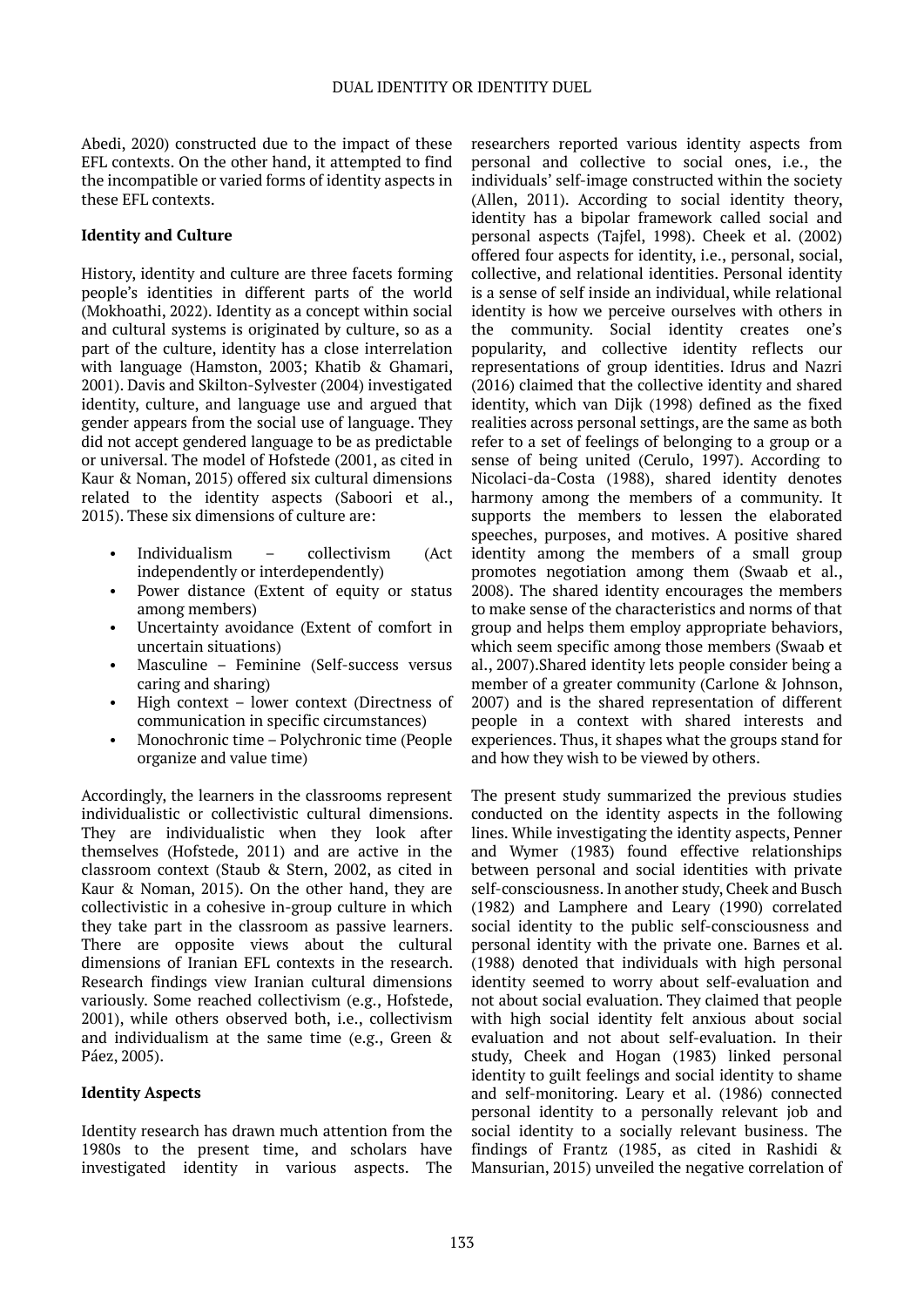social identity with the independence of judgment and its positive one with personal identity.Luhtanen and Crocker (1992) reached a positive correlation among social and collective identities with the total score. Although Asian-Americans held significantly higher in collective identity than European-Americans, Cheek et al. (1985, as cited in Rashidi & Mansurian, 2015) detected no significant differences between Asian-Americans and European-Americans in personal and social identities. According to Chevasco (2019), a correlation exists between national identity and English language productive skills in Japanese high school students. According to Leibowitz et al. (2005), language is an essential element of identity in an educational context. Rashidi and Mansurian (2015) and Razmjoo (2010) observed no correlation between language achievement and the aspects of identity.

#### **Unresolved Issues in the Literature**

Identity inquiry in educational contexts has focused more on pedagogy, language, and discourse. In pedagogy, teachers are not transmitters of neutral knowledge anymore (e.g., Canagarajah, 2005; Makoni & Pennycook, 2007; Reagan, 2004), but a potential agent (Brogden & Page, 2008; Mantero, 2004; Varghese et al., 2005) for the learners' identity development in the dynamic classroom environment (Morgan, 2004). The teachers' instructional practices based on curricular statements intensify inequities among learners and reduce the learners' higher-level thinking skills, progress, and identities (Ramanathan, 2005). By limiting the teachers' teaching practices, learners can form more appropriate and powerful identities (Ramanathan, 2005). In language and discourse, identity researchers investigated the prominent role of linguistic and cultural contexts in identity formation processes (Block 2007). The individuals' shared identities encourage them to position themselves as in-group members (Allen, 2011; Godley & Loretto, 2013). In other communities, they resist their former selves (Schiffrin, 1996) or socially and culturally constructed and co-constructed social identities (Allen, 2011). Research revealed the role of the context in identity construction (Riley, 2006; Ushioda, 2009) and how language use facilitates the members' socialization process (Lee & Bucholtz, 2015) through developing linguistic, cultural, and sociopolitical competencies and ideologies (Bhowmik, 2016; Godley & Loretto, 2013). Further findings of identity research unveiled that the identity options accommodated in the textbooks play an important role in identity formation (Shardakova & Pavlenko, 2004). For example, McKinney and van Pletzen (2004) reported that the African learners resisted their

materials when they felt uncomfortable with the readings in their curriculum. Researchers also conducted studies on social identity (Tajfel & Turner, 1979) and self-categorization theories (Abrams & Hogg, 2010) to examine the identity aspects. Vignoles (2017) affirmed that intrapsychic processes, social interaction, and socio-cultural processes are necessary levels for self-extension, and individuals cannot develop their identities as either personal or social. Research also observed an association among the identity aspects (Rosenberg & Gara, 1985), which rises according to the degree of identity compatibility (Turner-Zwinkels et al., 2015), values, and practices (Koc & Vignoles, 2016). The term intersectionality, offered by Bowleg (2008), proved that identity association is not the sum of identity aspects but an interplay among them. The example of Hopkins and Greenwood (2013) regarding intersectionality illustrated a Scottish Muslim woman who does not simply involve adding together the meanings of being Scottish plus Muslim and woman, but a complex interplay among these three identities.

In most of the cited studies above, the researchers have mainly considered the identity and identity aspects in the core circle of English-speaking countries rather than foreign language learning contexts. This study focused on Iranian contexts, which Iranmehr and Davari (2017) divided into Public and private sectors. These two EFL contexts have attracted the attention of many researchers in Iran for a long time. The research findings in Iran revealed that language learners are more motivated in English language institutes than in public high schools (Torshizi, 2016). They receive more knowledge in English language institutes than in public high schools and can reach more success in their lives due to what they achieve from English language institutes (Iranmehr & Davari, 2017). The research findings reported some disadvantages in public high schools, including overcrowded classes, less participation in the group, and heterogeneous proficiency levels. The previous studies on EFL contexts paid less attention to identity and its aspects. They did not regard EFL contexts as determining factors in identity and identity aspects formation. For example, Karimi et al. (2021) found that the student teachers' beliefs about themselves influence identity construction. However, the influence of the EFL contexts on identity formation according to the EFL learners' self-reports remained unresolved. This issue remained as a gap in the related literature of previous studies, especially in Iran. Whether the learners share or vary their identities in various EFL contexts was a question that the current research sought to answer. Do learners share some identity aspects and vary others due to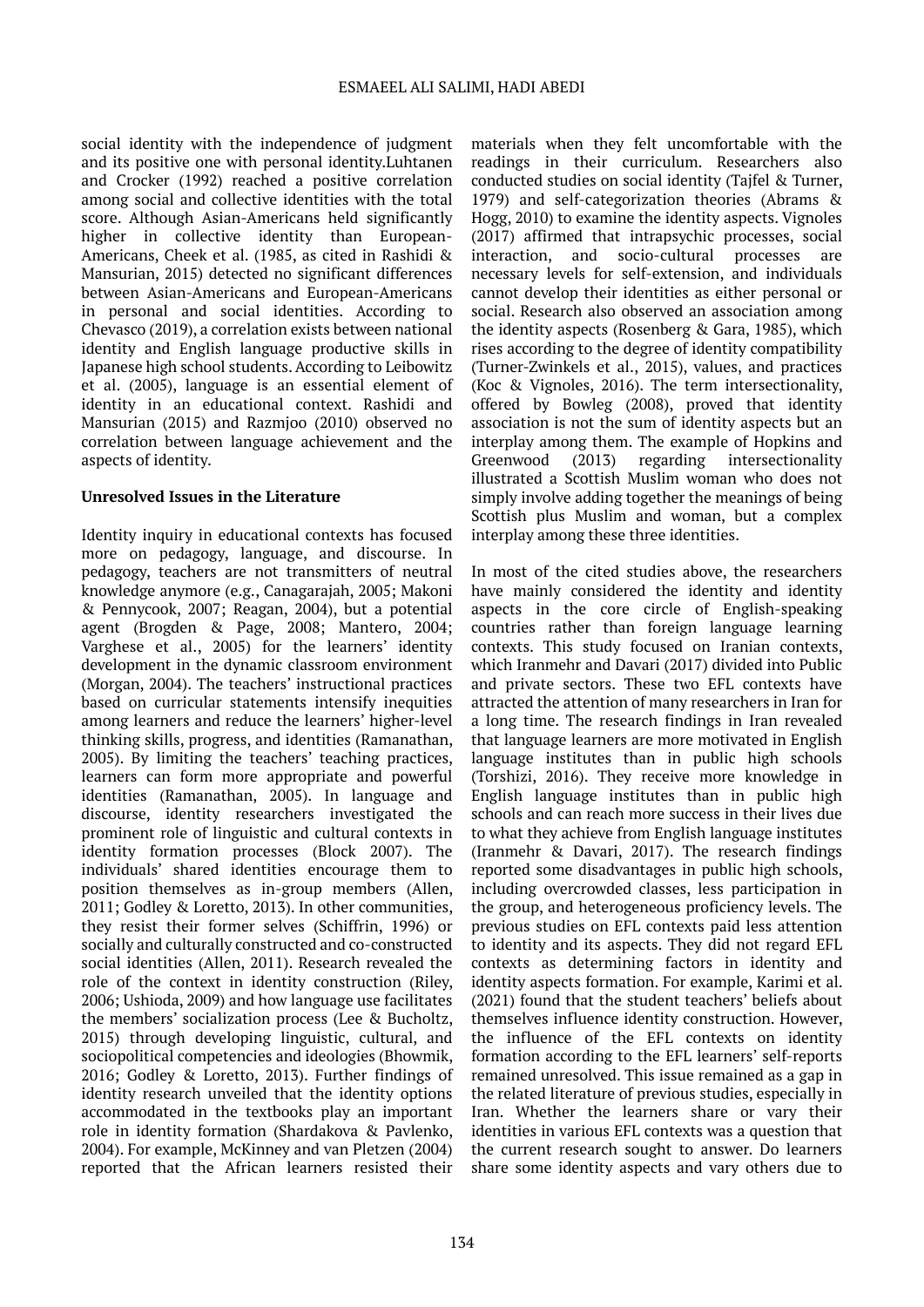identity saliency and their positioning in various EFL contexts? Is it possible to see the identity aspects in different EFL contexts according to the degree of identity compatibility, values, and practices? Is there a complex interplay among the learners' identity aspects in the EFL contexts of the present study? It is feasible for the EFL learners to synergically apply their former identities when they comport their expectations with the new situation and change and form a new identity when the risk of identity conflict exists. It is also reasonable to explore the Iranian language learners' cultural dimensions through the lens of identity aspects. Thus, by reconsidering the existing literature, the present inquiry tried to meet the need for identity search within the EFL contexts to answer the questions designed to solve the stated problems and bridge the gaps in the existing knowledge of the identity concept**.**

# **The Current Study**

The present study pursues three aims through answering the following research questions:

- 1. Are there any significant differences between learners' identity aspects (personal, relational, social, and collective) in public and private EFL contexts?
- 2. How do learners reflect on their identity aspects (personal, relational, social, and collective) in public and private EFL contexts?<br>3. Are the learners individualistic or
- the learners individualistic or collectivistic in public and private EFL contexts?

# **Method**

# **Research Design**

The present study employed a mixed-methods research design incorporating both quantitative and qualitative approaches. The quantitative approach marked the differences of variables, i.e., personal, relational, social and collective identity aspects, in various EFL contexts, and the qualitative approach offered a more detailed analysis of these variables. In qualitative research, the researchers collect and

# **Table 1**

# *Participants of the Study*

analyze non-numerical data (e.g., text, video, or audio) to understand concepts, beliefs, or experiences. They can gain an in-depth insight into a problem or generate new ideas for research.

## **Participants**

A sample of 128 intermediate EFL learners, males, and females, who were simultaneously learning the English language in Iranian public high schools and English language institutes, i.e., Iran Language Institute (ILI), of two central provinces, i.e., Tehran and Qazvin, were engaged in the study (Table 1). The participants were among the middle-class families who attended the English classes of high school compulsorily and the English language institute voluntarily. According to an IELTS, the participants were all in intermediate levels, and all could read and write in English. The study employed convenience sampling since the participants were readily available to the researchers who were English teachers in the contexts under investigation. It also enabled the researchers to obtain the necessary data and trends regarding their inquiry. Under convenience sampling, participants possess specific fundamental characteristics related to inquiry purposes (Dörnyei, 2007).The researchers invited the participants through WhatsApp and provided the participants with the necessary information about the project. The participants' selection was on their willingness to participate in the study, and the researchers videotaped the data after obtaining permission from the participants as an ethical issue. The researchers also assured the respondents that their identities and responses were confidential.

#### **Instrument**

The present study implemented the Aspects of Identity Questionnaire (AIQ-IV) adopted by Cheek and Briggs (2013) to collect its data. The questionnaire comprised forty-five items under four categories (Cheek & Briggs, 2013), including personal, relational, social, and collective identity orientations.

The questionnaire rested on a principal component method (PCM with varimax rotation) applied to the

|        | <b>Frequency</b> | <b>Percent</b> | Age | Education   | <b>Proficiency Level</b> |  |
|--------|------------------|----------------|-----|-------------|--------------------------|--|
| Female | 66               | 51.6           | 17  | High school | Intermediate             |  |
| Male   | 62               | 48.4           | 17  | High school | Intermediate             |  |
| Total  | 128              | 100.0          |     |             |                          |  |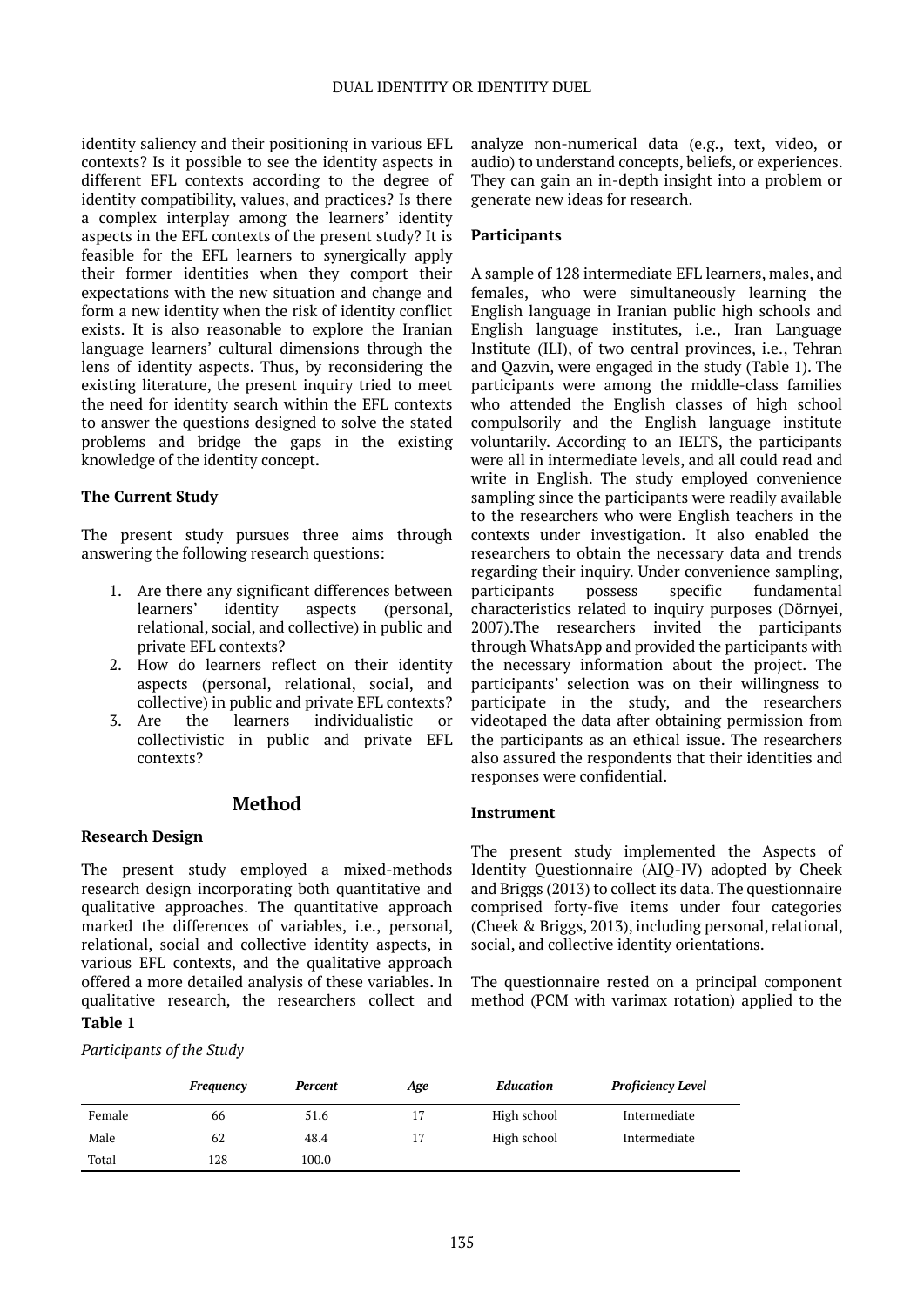#### ESMAEEL ALI SALIMI, HADI ABEDI

polychoric correlation matrix of items to compute the principal components. The eigenvalue analysis pointed to four-factor solutions (Eigenvalues >1) with the KMO index equal to 0.93, which is evidence that the factorial solution is appropriate. Besides, by using Cronbach's Alpha, the reliability index for the variables of the questionnaire had acceptable indices. The results were .76 (personal identity), .74 (social identity), .84 (collective identity), .79 (relational identity), and for all the items of the questionnaire the reliability index was .82.

In the second phase, researchers applied a semistructured interview and resulting data was triangulated with the questionnaire data. For the validity index of the items and the appropriateness of content and language of the interview session, two languages, and two content teachers read and reexamined the interview questions. During the interview sessions, the interviewers recorded all the answers for thematic analysis. The thematic analysis of the participants' responses reached some common themes and concepts about the personal, relational, collective, and social identities. The researchers developed a coding scheme to codify the answers of the participants. Reflexivity or inter-coder reliability established the confirmability by using 2-way mixed intraclass correlation coefficients. The results of this evaluation indicated 0.93 or excellent inter-coder reliability among all coders (Table 2).

# **Data Collection Procedure**

The study collected its set of data in two phases. In the first phase, the present study applied the Aspects of Identity Questionnaire (AIQ-IV) adopted by Cheek and Briggs (2013). The participants reflected their views towards public high school and English language institute with an interval of two months. The researchers administered the English format of the questionnaire to the participants through WhatsApp. The participants responded to the questionnaire online. For controlling the carry-over effects that could contaminate the data, the researchers divided the participants into two groups and applied the counterbalancing method. The goal of counterbalancing is to ensure internal validity by

# **Table 2**

#### *The Inter-Coder Reliability*

controlling the potential confounds created by sequence and order effects. Thus while some participants took the first questionnaire concerning public EFL contexts, the remaining participants answered the second questionnaire for the private EFL areas. By answering the 45 items of the questionnaire, the learners revealed how various EFL contexts influenced their identity presentations.

For the second phase of data collection, the researchers randomly selected twenty-three participants, males, and females, although twenty were enough to reach the data saturation. The participants attended a followup semi-structured interview to triangulate the questionnaire data. The interviewers did not follow a strictly formalized list of questions, and the questions were open-ended. It allowed the interviewees to discuss how they feel about themselves and their senses towards the EFL contexts under study. Each face-to-face interview lasted around fifteen to thirty minutes. The in-person interview helped the researchers to build rapport and fully accessible to the body language. These questions elicited the interviewees' aspects of identity orientations for public high schools and private English language institutes.

#### **Data Analysis**

The researchers of the current study implemented a mixed-methods design, i.e., quantitative (closedended questionnaire) and qualitative (open-ended interview), to collect the data and evaluate the EFL learners' shared and varied identities in two various EFL contexts. The researchers tabulated the scores for each of the scales in the questionnaire. The study employed Paired Samples T-Test to compare the average scores for each identity aspects for public high schools and English language institutes (Tables 4 & 5). By applying a thematic analysis for the second phase or the semi-structured interview as one of the several qualitative methods, the researchers interpreted the meaning of the data. Therefore, the thematic analysis could reduce the data to concepts that described the research phenomenon. The current study used this method to identify, analyze, organize, describe, and report the themes found within a data set.

|                  |                               | 95% Confidence Interval |                    |       | F Test with True Value 0 |     |      |
|------------------|-------------------------------|-------------------------|--------------------|-------|--------------------------|-----|------|
|                  | <b>Intraclass Correlation</b> | <b>Lower Bound</b>      | <b>Upper Bound</b> | Value | df1                      | df2 | Sig  |
| Single Measures  | .93                           | .86                     | .97                | 40.1  | 19                       | 38  | .000 |
| Average Measures | .97                           | .95                     | .99                | 40.1  | 19                       | 38  | .000 |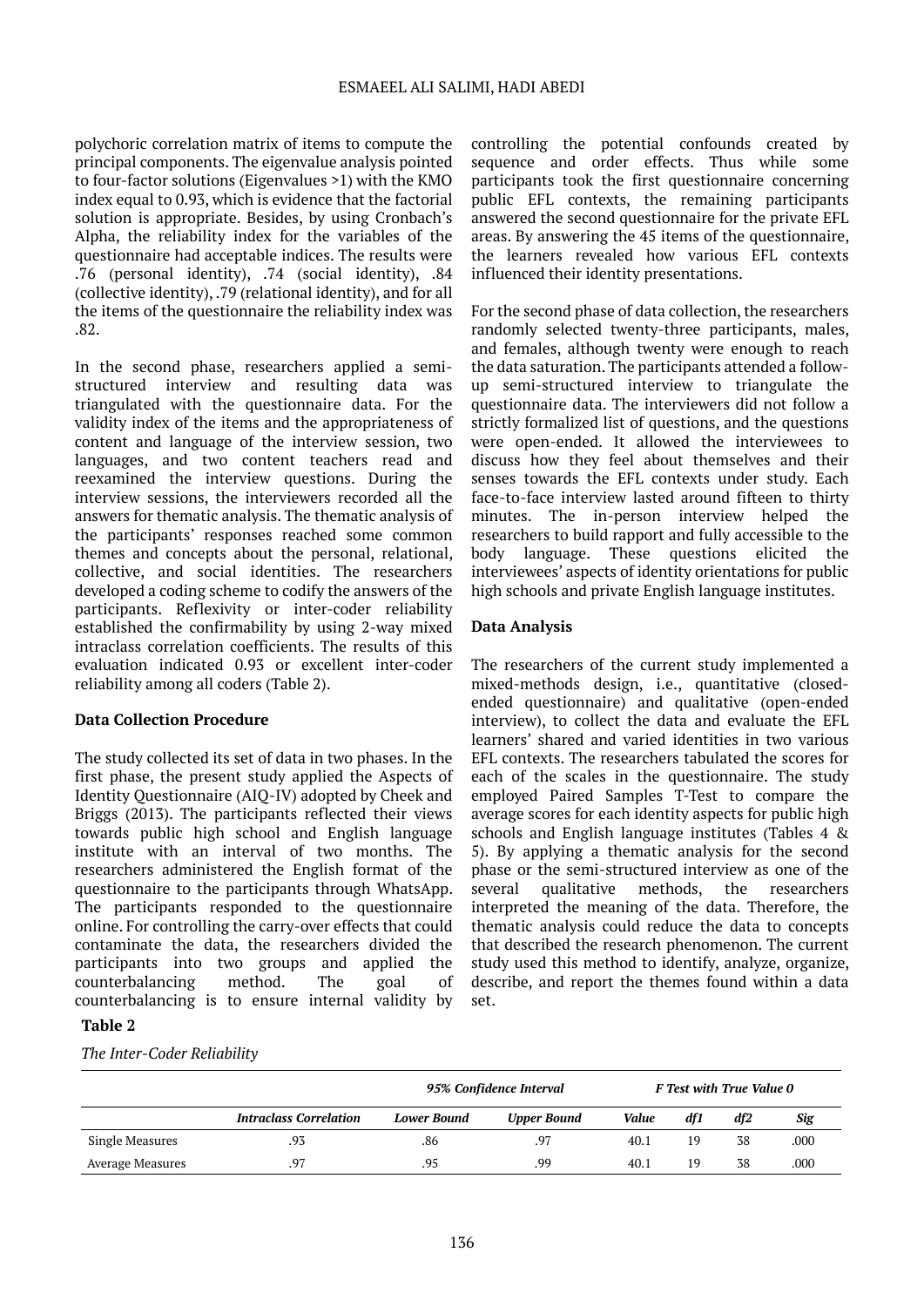# **Results**

The study employed two phases of data collection, i.e., the 'Aspects of Identity questionnaire' and a follow-up semi-structured interview to reach the following results presented separately to answer the research questions.

## **EFL Learners' Identity Aspects**

In phase one, the researchers conducted Shapiro-Wilk test which indicated the scores were normally distributed (Table 3).

By comparing the personal identity scores for these EFL contexts, i.e., public high schools and English language institutes, the results (Tables 4 & 5) showed no significant difference in scores for high school=  $(M=35.2, SD= 7.2)$  and [English language institute=  $M=$ 35.08, SD= 7.2; t (127) = 0.55, P= 0.58]. According to the guidelines proposed by Cohen (1988), i.e., .01= small effect, .06= moderate effect, and .14= large effect, the magnitude of the differences in the means was very small (eta squared= .002). Regarding the relational identity, no significant difference in scores for high school=  $(M= 32.1, SD=6.2)$  and [English language institute=  $M = 32.5$ ,  $SD = 6.1$ ; t (127) = -1.8, P= 0.07] was also observed. The magnitude of the differences in the means was very small (eta squared= .02).

In social identity (Tables  $4 \& 5$ ), the results revealed significant difference in scores for high school=  $(M=23.4, SD= 3.3)$  and [English language institute= M= 28.4, SD=3.2; t (127) = -99.1, P= 0.000]. The magnitude of the differences in the means was large (eta squared= 0.99). The results also compared the collective identity scores and denoted significant difference in scores for high school=  $(M=23.1, SD= 2.9)$  and [English language institute=  $M = 28.1$ , SD=2.8; t (127) = -64.1, P= 0.000]. The magnitude of the differences in the means was large (eta squared= 0.97).

The results of the interview session ascertained specific codes from the participants' responses, which led the researchers to the themes of the study (Table 6).

# **Table 3**

*The Normality of Identity Scores for High School and English Language Institute*

| <b>Shapiro-Wilk</b> |     |      |  |  |
|---------------------|-----|------|--|--|
| <b>Statistic</b>    | df  | Sig. |  |  |
| .990                | 128 | .517 |  |  |
| .990                | 128 | .468 |  |  |
| .990                | 128 | .468 |  |  |
| .985                | 128 | .170 |  |  |
| .987                | 128 | .240 |  |  |
| .987                | 128 | .256 |  |  |
| .987                | 128 | .281 |  |  |
| .987                | 128 | .267 |  |  |
|                     |     |      |  |  |

# **Table 4**

*Paired Samples Statistics for Identity Aspects of High Schools and English Language Institutes*

|                            | N   | M     | <b>SD</b> | SEM |
|----------------------------|-----|-------|-----------|-----|
| Personal identity          |     |       |           |     |
| High School                | 128 | 35.2  | 7.2       | .64 |
| English Language Institute | 128 | 35.08 | 7.2       | .63 |
| Relational identity        |     |       |           |     |
| High School                | 128 | 32.1  | 6.2       | .55 |
| English Language Institute | 128 | 32.5  | 6.1       | .53 |
| Social identity            |     |       |           |     |
| High School                | 128 | 23.4  | 3.3       | .29 |
| English Language Institute | 128 | 28.4  | 3.2       | .28 |
| Collective identity        |     |       |           |     |
| High School                | 128 | 23.1  | 2.9       | .25 |
| English Language Institute | 128 | 28.1  | 2.8       | .25 |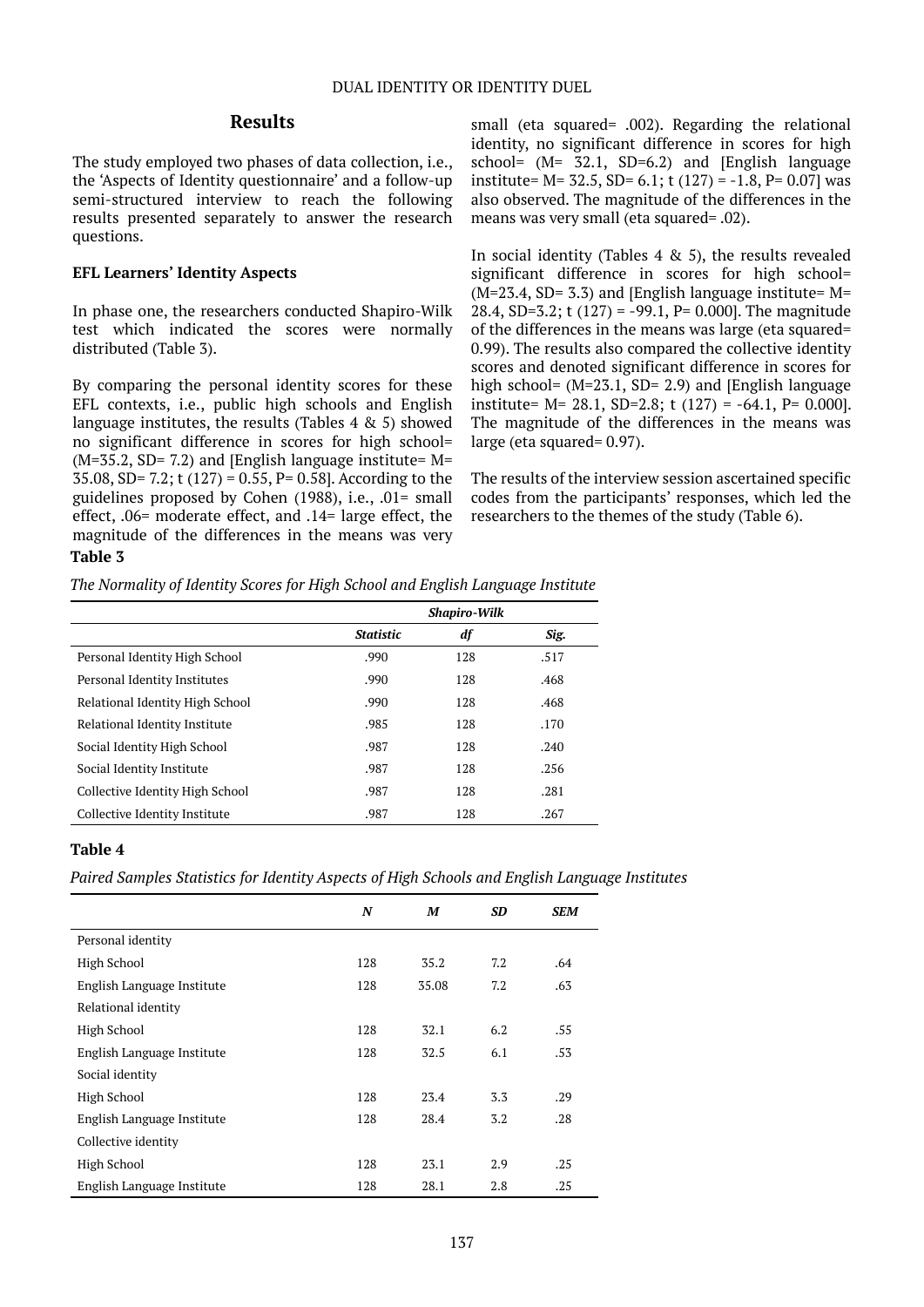# ESMAEEL ALI SALIMI, HADI ABEDI

# **Table 5**

| Paired Samples T-Test: Identity Aspects for High Schools and English Language Institutes |  |  |
|------------------------------------------------------------------------------------------|--|--|
|                                                                                          |  |  |

|                     | <b>Paired Differences</b> |         |     |                 |  |  |
|---------------------|---------------------------|---------|-----|-----------------|--|--|
|                     | <b>Mean Difference</b>    |         | df  | Sig. (2-tailed) |  |  |
| Personal Identity   | 0.15                      | 0.55    | 127 | 0.58            |  |  |
| Relational Identity | $-0.35$                   | $-1.8$  | 127 | 0.07            |  |  |
| Social Identity     | $-4.9$                    | $-99.1$ | 127 | 0.000           |  |  |
| Collective Identity | $-4.1$                    | $-64.1$ | 127 | 0.000           |  |  |

# **Table 6**

*Coding Scheme: Strategies and Codes Indicating the Aspects of Identity*

| Code           | <b>Strategy</b>                 | <b>Examples</b>                                                                                                                                                                                                                                                                                                |  |
|----------------|---------------------------------|----------------------------------------------------------------------------------------------------------------------------------------------------------------------------------------------------------------------------------------------------------------------------------------------------------------|--|
|                | A. Personal Aspect              |                                                                                                                                                                                                                                                                                                                |  |
| A1             | Age/Gender/Behavior/Belief      | I am the same person in school and an English institute. My age, my gender, my behavior, and my<br>beliefs are the same.                                                                                                                                                                                       |  |
| A2             | Goal                            | I want to continue my studies. The institute and school help me to reach this aim. They do not<br>change my goal.                                                                                                                                                                                              |  |
| A3             | Personality                     | I am the same person in high school and an English language institute, but I am different from<br>others in these two places.                                                                                                                                                                                  |  |
| A4             | Friend-Finding                  | The way I choose my friends, especially close friends, is different in school and English language<br>institutes.                                                                                                                                                                                              |  |
| A5             | Learning                        | I like learning English both in high school and the English language institute.                                                                                                                                                                                                                                |  |
| A6             | Dream                           | Learning English is my dream, whether in high school or English language institute. Of course, the<br>English language institute has a better atmosphere.                                                                                                                                                      |  |
| A7             | Feeling/Emotion                 | My goal is learning the English language, and my emotions and feeling are the same in high<br>school and English language institute.                                                                                                                                                                           |  |
| A8             | Fear/Anxiety                    | I have more fear and feel more anxious when I am in high school English classes because teachers<br>ask me hard ques-tions.                                                                                                                                                                                    |  |
| A <sub>9</sub> | Self-Evaluation                 | I evaluate myself more in an English language institute than high schools as I have to communicate<br>in the institute.                                                                                                                                                                                        |  |
| A10            | Being top A Student             | I am a top A in English class in high schools, but I am not top in the English language institute.                                                                                                                                                                                                             |  |
|                | <b>B. Relational Aspect</b>     |                                                                                                                                                                                                                                                                                                                |  |
| B1             | Friendship                      | Friend is a friend, whether in school or English institutes. Keeping friends means understanding,<br>listening to, and helping them. The place is not mattering.                                                                                                                                               |  |
| B <sub>2</sub> | Having Relationships            | I care about my good friends and have a good relationship with them, whether in high school or<br>an English language institute.<br>I try to help my friends everywhere with the things I know.                                                                                                                |  |
| B <sub>3</sub> | Teacher                         | I feel relaxed with my teachers at school and English language institute, although I love my<br>institute teacher a bit more.                                                                                                                                                                                  |  |
| B4             | Commitment in Friendship        | The commitment is essential in friendship, both in high school and English language institute.<br>I like to know about the problems of my close friends and help them if I can.                                                                                                                                |  |
| B <sub>5</sub> | <b>Feeling of Connectedness</b> | I feel a connectedness with my close friends in and out of school and institute.                                                                                                                                                                                                                               |  |
|                | <b>C. Social Aspect</b>         |                                                                                                                                                                                                                                                                                                                |  |
| C <sub>1</sub> | Social Behavior                 | I behave well, and people react well to me in school and the English institute. People's reaction is<br>good with me wherever, of course, it depends on my character.<br>I am a bit indifferent when I meet others in a language institute, but in school, I am very friendly<br>with my friends and teachers. |  |
| C <sub>2</sub> | Popularity                      | I am famous for my scores and behavior at school, but in the English institute, personality and<br>discussion in the class are striking.<br>Popularity is for schools, not for the English language institute. When you get good scores, all the<br>people at school talk about you.                           |  |
| C <sub>3</sub> | Attractiveness                  | I am famous for my scores in school. I don't like my uniform, and I am more beautiful and<br>respectful in the English institute.<br>I think in a language institute, people know me as a decisive and hard-working person, but in<br>school, they call me a bookworm.                                         |  |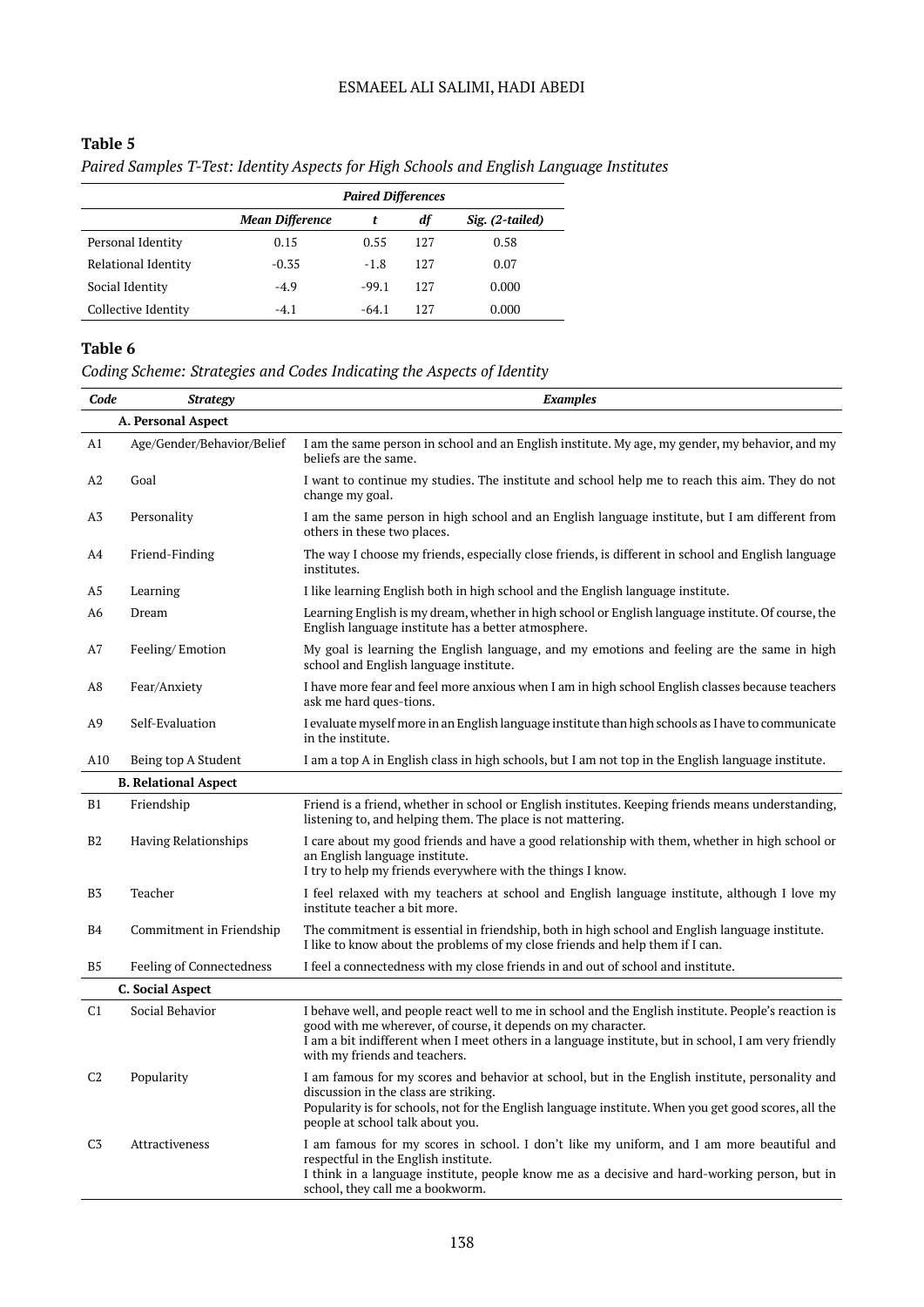# DUAL IDENTITY OR IDENTITY DUEL

|                | D. Collective aspect     |                                                                                                                                                                                                           |
|----------------|--------------------------|-----------------------------------------------------------------------------------------------------------------------------------------------------------------------------------------------------------|
| D1             | Learners' Age            | In school, we are of the same age, but in the English institute, ages are different. I behave the<br>same, according to my age, in school and the English institute.                                      |
| D <sub>2</sub> | Nationality              | We are Iranian and proud of being Iranian. Persian is our native language and we use it in school<br>or the English institute.                                                                            |
| D <sub>3</sub> | Backgrounds/Religion     | our family backgrounds are more valuable at school, and I am more religious at school than<br>the English institute. We are Muslim, and we love our country both in school and the language<br>institute. |
| D <sub>4</sub> | <b>Politics</b>          | We are free to talk about everything, such as politics in the language institute, but I am not in<br>school.                                                                                              |
| D5             | <b>Teaching Subjects</b> | Books and teaching materials are very important for us in school and English institutes.                                                                                                                  |

The participants' use the terms same and different for age, gender, behavior, belief, goal, person, friend-finding, learners, learning, dream, atmosphere, feeling, emotion, fear, anxiety, self-evaluation, communicating in English, and being top student. Such use indicated the shared and varied categories of personalities, ages, behaviors, beliefs, and learning needs. They all fell into the personal identity theme, which seemed to be more shared (55%) than varied (45%) in English classes of high schools versus English language institutes (Table 7). Regarding the relational identity aspects in the context of high schools and English language institutes, the following emerging codes gained more meanings when they turned into categories such as relationship, commitment, connectedness, mutual understanding, and responsibility. These codes were: Friend is friend, honesty in friendship, keeping friends, understanding friends, listening to friends, helping the friends, having relationships, seeing friends, having close friends, feeling relaxed with friends, loving teachers, going to the friend's house, talking with friends, caring about the good friends, considering the value of commitment in friendship, helping the friends, knowing the problems of the close friends, and feeling of connectedness with close friends. These categories demonstrated that relational identities remained more shared (60%) than varied (40%) in these two EFL contexts, i.e., high schools and English language institutes (Table 7).

The analysis of the interview data also indicated the social aspects of the participants' identity through some codes such as behaving well with people, people reaction dependency to ones' character, saying hi or goodbye and people reaction, being popular by scores and politeness, being popular by personality and discussion, disliking the uniform, being more attractive and respectful in a language institute, being popular at school via scores, the full attention of others at school, no good reaction at school, the value of physical appearance, to be known as positive, and

hard-working in language institute but bookworm at school, being indifferent with people in language institute and being friendly at school. These codes conformed broad categories such as popularity, selfreaction, community members' reaction, physical appearance, reputation, mannerism, and social behavior. The result revealed more varied (55%) than shared (45%) social identities for high schools and English language institutes (Table 7).The study also extracted some varied and shared views concerning the collective identity aspect. These obtained codes were: age, behaving according to age, feeling proud of being Iranian, loving the Persian language, respecting family backgrounds, being religious, being free to talk about politics and religion, valuing teaching subjects, being Muslim, loving Islam and Iran. Therefore, the family generation, ethnic background, religion, home, community, citizenship, political activities, and regional and foreign language accent were the categories comprised under the fourth theme of the present study, i.e., collective identity orientations. Thus, by casting a glance at the extracts, the study reached more varied (75%) than shared collective identities (25%) for high schools and English language institutes (Table 7).

# **EFL Learners' Cultural Dimensions**

The third research question searched for the learners' cultural dimensions according to their identity aspects in public and private EFL contexts. Tables 8 and 9 clarified this idea that the Iranian students' personal and relational identities were higher in English language institutes than their social and collective ones. On the other hand, in high school contexts, social and collective identities seemed to be higher than the personal and relational ones.

Then, the participants experienced both individualistic and collectivistic cultural dimensions in each EFL context. Individualism was more in private English language institutes and collectivism in public high schools.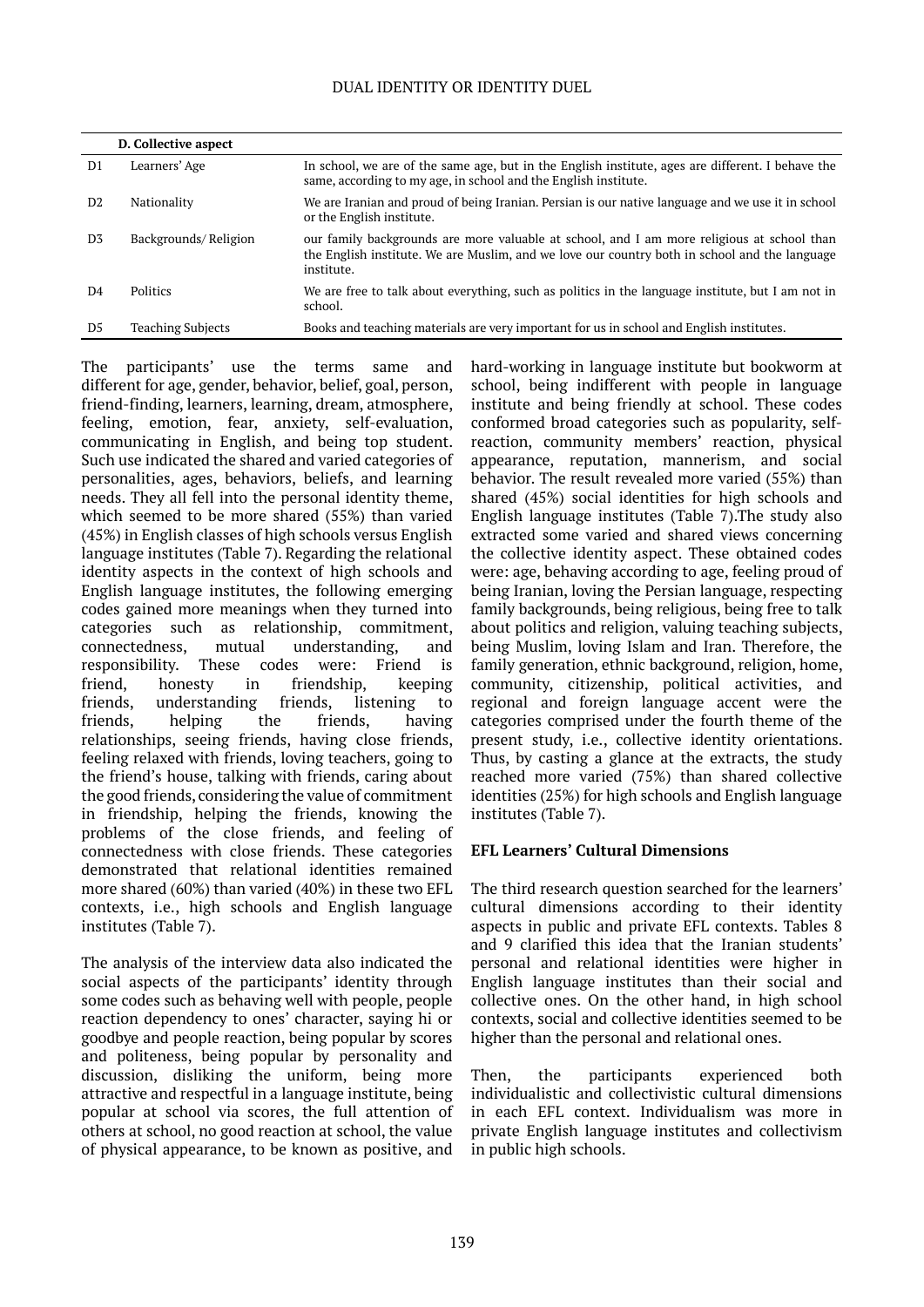## ESMAEEL ALI SALIMI, HADI ABEDI

|                          | Frequency                  | Percent |                          | Frequency                  | Percent |
|--------------------------|----------------------------|---------|--------------------------|----------------------------|---------|
|                          | <b>Personal Identity</b>   |         |                          | <b>Social Identity</b>     |         |
| <b>Shared Identities</b> | 11                         | 55.0    | <b>Shared Identities</b> | 9                          | 45.0    |
| Varied Identities        | 9                          | 45.0    | Varied Identities        | 11                         | 55.0    |
| Total                    | 20                         | 100.0   | Total                    | 20                         | 100.0   |
|                          | <b>Relational Identity</b> |         |                          | <b>Collective Identity</b> |         |
| Shared Identities        | 12                         | 60.0    | <b>Shared Identities</b> | 5                          | 25.0    |
| Varied Identities        | 8                          | 40.0    | Varied Identities        | 15                         | 75.0    |
| <b>Total</b>             | 20                         | 100.0   | Total                    | 20                         | 100.0   |

#### **Table 7**

# **Table 8**

*Basic Descriptive Statistics for the Participants' Aspects of Identity in English Institute*

|            | N   | <b>Minimum</b> | <b>Maximum</b> | М    | SD.  |
|------------|-----|----------------|----------------|------|------|
| Personal   | 128 |                |                | 3.63 | 1.08 |
| Relational | 128 |                | 5              | 3.04 | 1.32 |
| Social     | 128 |                | 3              | 2.47 | 1.32 |
| Collective | 128 |                | 4              | 2.5  | 1.04 |

# **Table 9**

*Basic Descriptive Statistics for the Participants Aspects of Identity in High School*

|            | N   | <b>Minimum</b> | <b>Maximum</b> | М    | SD   |
|------------|-----|----------------|----------------|------|------|
| Personal   | 128 |                | 4              | 2.46 | 1.24 |
| Relational | 128 | 2              | 5              | 2.35 | 1.16 |
| Social     | 128 | 3              |                | 3.72 | 1.15 |
| Collective | 128 |                |                | 3.62 | .89  |

# **Discussion**

The present investigation sought to find whether different EFL contexts had any impacts on identity formation. The results proved that educational settings influenced identity formation (Lannegrand-Willems & Bosma, 2006). The participants of this study revealed different identities in social and collective aspects due to what Lee and Bucholtz (2015) called the socialization process where the learners socialize as members in English classes of high school and English language institute. They were in line with the finding of Morita (2000) that the learners use language in the socializing process to mediate the social activities. According to Bhowmik (2016) and Godley and Loretto (2013), the socialization process in a community drives the learners to identity construction by providing linguistic and cultural competencies and sociopolitical ideologies. Packer

and Bavel (2015) argued that the members develop their identities through negotiating with other

members to meet their expectations. Because of this, the participants' responses to social and collective identity items varied in the EFL contexts under study. This finding showed that these two EFL contexts impact the socializing process. The participants reported their shared identities in personal and relational aspects because they kept their prior cultural assets. They changed those identities, which did not adapt to these two EFL contexts (Duff, 2010). The participants of this study positioned themselves in these two EFL communities according to their shared or synergic identities (Heger & Gaertner, 2018; Abedi & Salimi, 2020) and constructed a new identity through their interactions with others in the social groups when they identified differences. Thus the present study confirmed Allen (2011) and Godley and Loretto (2013) in their claims that the individuals position in a community according to their commonalities. They found that if people perceive any differences in the social identity groups, they will form a new identity that emerges from their senses. It is the exploration period or Psychosocial moratorium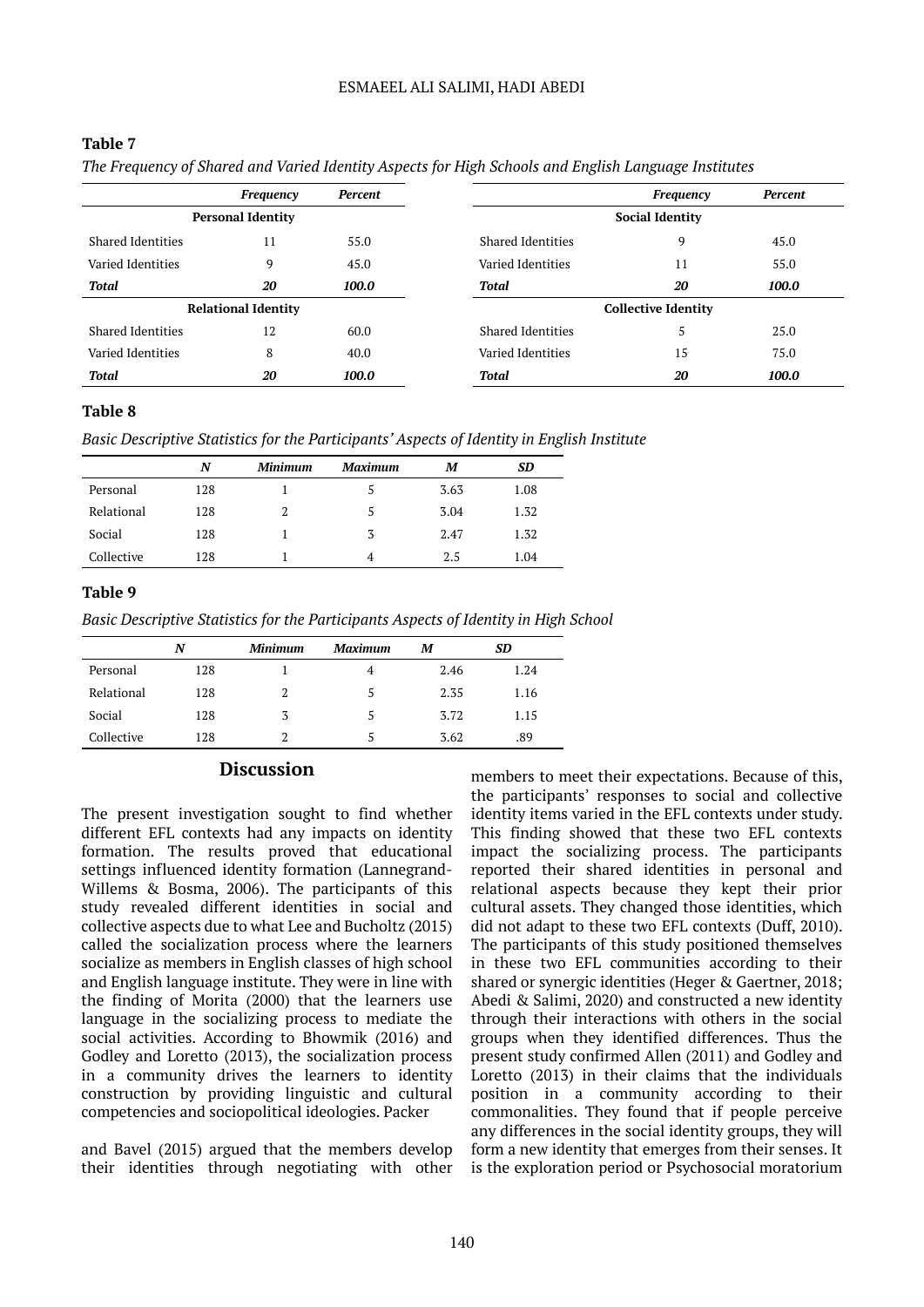(Erikson, 2008) in which group members interact with each other to affirm and verify their identities to commit to their roles (Stets & Cast*,*  2007). In this verification process, the participants reported their commitments to identity through shared identities. When they couldn't commit to their roles and identities, they created a new identity to escape from what Haberman & Danes (2007) called identity conflict. Therefore, this investigation validated Abbasi (2016), Erikson (2008), Kroger (2007), and Lannegrand-Willems and Bosma (2006) studies which reported that the learners searched their educational contexts to find the gaps to strengthen their identities through social and emotional experiences. It also confirmed Ochs (2008) and Pavlenko and Lantolf's (2000) research, which identified a relationship between language learning and new identity formation. The findings unveiled four identity aspects that authenticated the four identity aspects of Cheek et al. (2002), namely, personal, social, collective, and relational in educational contexts. Then, the researchers could expand Tajfel's (1998) social identity theory with its bipolar framework, i.e., social and personal aspects and consider the relational and collective identities labels.

The first question inquired about any significant differences between the learners' identity aspects in public high schools and private English language institutes. According to Riley (2006) and Ushioda (2009), identity formation depended on institutional and interpersonal settings. Norton (2010), as a poststructuralist, posed the relationship between language learners' identity and context. Thus, in addition to learning the language knowledge, the participants should shape what Palanac (2019) called the related selves via identity-transforming processes in their learning atmosphere. In other words, each context seemed to force the learners to construct some identities responsive to that context. Then, according to previous researches, in dual EFL contexts of Iran, the learners' identities should be different for each English class. The learners' varied or constructed identities shaped mostly in social and collective aspects, and their personal and relational or adapted ones showed no significant differences.

The study conducted its second phase, i.e., interview, to perceive in detail those aspects that stayed shared or varied in public high schools and private English language institutes. In this phase, the participants reflected on themselves to represent their senses for these two EFL contexts. Pacheco (2015) attributed a varying nature to identity with continual shifts in different contexts (Vickers & Deckert, 2013). The data analysis revealed that some identity aspects remained

stable in these two EFL classes while conflicting ones changed. In this regard, it challenged the essentialists such as Arkes and Kajdasz (2011) and Labov (1966), who viewed learner's identity as fixed and resistant to change. Although this study justified Block (2007), Omoniyi (2006), and Packer and Bavel (2015) regarding the dynamic nature of identity over time and place, it found that some identity aspects remained unchanged under these two Iranian contexts. So, it was in line with Nicolaci-da-Costa (1988), Swaab et al. (2007), and Swaab et al. (2008) that claimed the formation of shared identity or the similarity among the members of a community for reducing the elaborated speeches, purposes, and motives. In other words, as Kroger (2007) claimed, social interaction with new contexts forced the learners to replace some conflicting identity aspects, while some others remained shared (Schopflin, 2001, as cited in Guerra, 2012). Like van Dijk (1998), the present investigation found the shared identity fixed in personal aspects. This study strengthened Carlone and Johnson (2007), Idrus and Nazri (2016), and Schopflin (2001, as cited in Guerra, 2012) findings concerning the shared identity or the shared representations of different people in a context. Of course, shared identity was not just the harmony among the community members, but the harmony the individuals synergically created between the two EFL contexts in the form of dual identity.

The third question required the researchers to examine the cultural identity aspects in public and private EFL contexts. Saboori et al. (2015) found a significant relationship between cultural dimensions and identity aspects. For Hofstede (2001), Iranians were collectivists, whereas, for Rashidi and Mansurian (2015), they were individualistic. Despite previous findings, the participants of this study displayed both individualistic and collectivistic features. The EFL learners were more idiocentric in private English language institutes and socio-centric in public high schools.

# **Conclusion**

The current inquiry highlighted the influence of EFL contexts on learners' identity aspects. The learners reflected some varying identity aspects in English classes of high schools and English language institutes and held some as shared ones. They adapted themselves into their learning contexts by adopting new identities and retaining their constructed ones in the form of synergic identity. The findings revealed that the learners' personalities and relationships with others were less affected by the EFL contexts than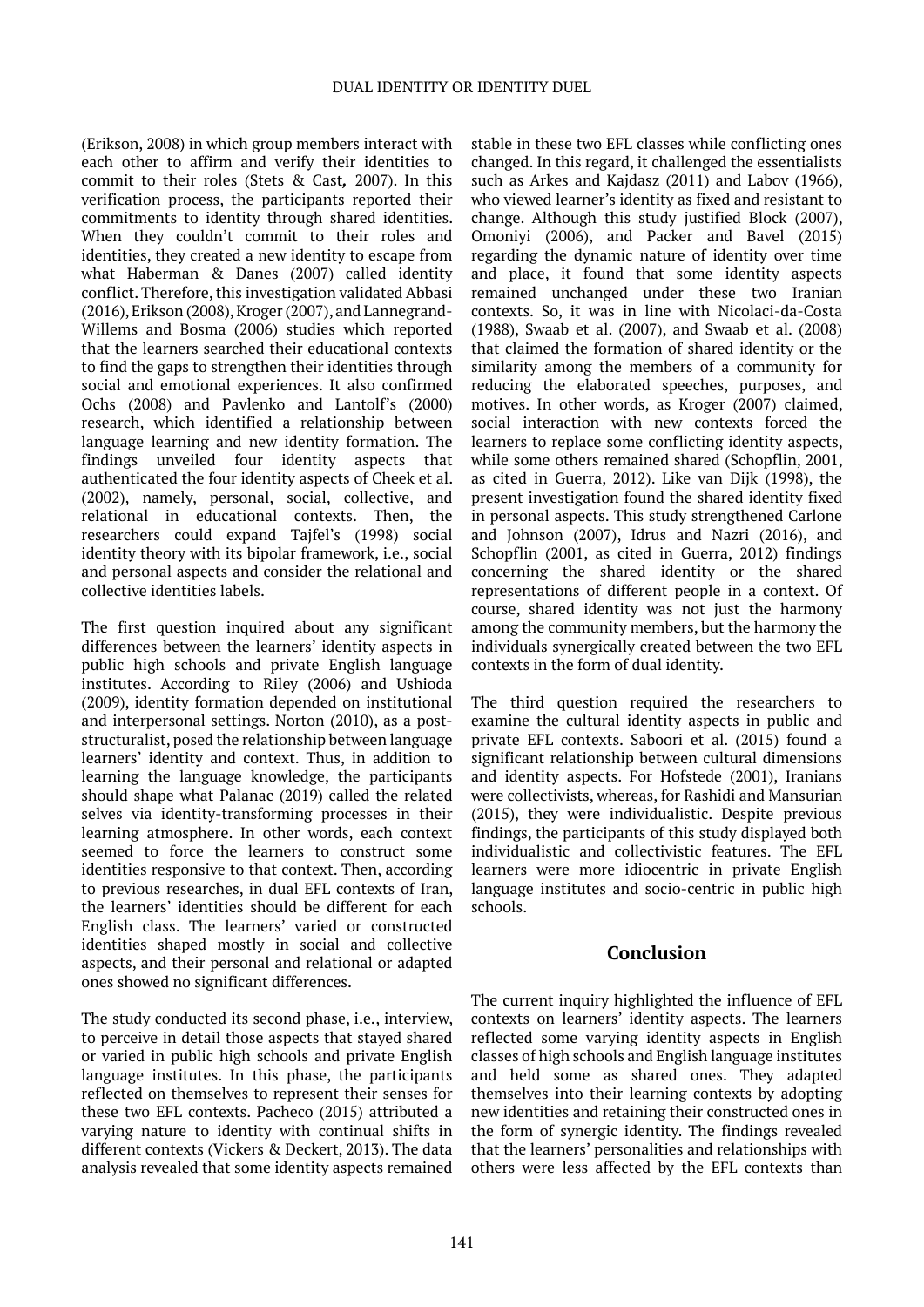social and collective identity aspects. By considering the outcomes of this study, ELT teachers could help the learners position themselves in the class discourse. Learners are active agents in their new position in the group and form, negotiate and resist their identities with the other members in class. The learners' integration and participation in the classroom activities could foster a positive self-image and the required experiences for developing their identities. This socialization process confirmed that the identity is dynamic and context-bound. The teachers should know that the learners' diverse classroom practices create positions to speak, listen, read, or write. The teachers can get valuable insights into which learners' identity positions offer the best opportunity for social engagement and interaction and which identity positions push the learners to marginalize. They could add some instructional activities to help the learners to invest in the language practices, which raise the learning outcomes and lessen inequities. Teachers may lower the existing distances between English language teaching classes of high schools and English language institutes by informing the learners of their shared and varied identity aspects to encourage them to comport synergically in different contexts.

The results even led the researchers to identify the gaps in previous studies about identity and identity aspects. These results are a platform for researchers to explore other identity concepts such as teachers' identity aspects in different EFL contexts, identity aspects in virtual EFL classes and identity aspects in blended EFL classes to bridge more gaps in identity investigation. They should also reconsider the cultural dimensions in the modern world with constantly changing technology. This investigation may also provide the educational decision-makers with a vision of identity as a leading questionable issue to develop a common strategy for training the preservice teachers through enhancing, renewing, and planning the instructional programs.

# **Declaration of Competing Interest**

None declared.

# **References**

Abbasi, N. (2016). Adolescent identity formation and the school environment. In K. Fisher (Ed.), *The translational design of schools: An evidence-based approach to aligning pedagogy*  and learning environments (pp. 83-103). Sense Publishers.  [https://doi.org/10.1007/978-94-6300-](https://doi.org/10.1007/978-94-6300-364-3_4) [364-3\\_4](https://doi.org/10.1007/978-94-6300-364-3_4)

- Abrams, D., & Hogg, M. A. (2010). Social identity and self-categorization. In J. F. Dovidio, M.Hewstone, P. Glick, & V. M. Esses (Eds.), *The SAGE handbook of prejudice, stereotyping and discrimination* (pp. 179– 193).Sage.
- Alicke, M. D. (2004). Review of the book *Handbook of self and identity,* by Leary, M.R., & Tangney, J.P., New York, NY: Guilford Press, 2003. *PsycCRITIQUES, 49*(Suppl 14).  [https://doi.](https://doi.org/10.1037/04031S) [org/10.1037/04031S](https://doi.org/10.1037/04031S)
- Allen, B. J. (2011). *Difference matters: communicating social identity* (2nd ed.). Waveland Press Inc.
- Arkes, H. R., & Kajdasz, J. (2011). Intuitive theories of behavior. In B. Fischoff, & C. Chauvin (Eds.), *Intelligence analysis: Behavioral and social scientific foundations* (pp. 143-168). The National Academies Press.<https://doi.org/10.17226/13062>
- Ashforth, B. E. (2001). *Role transitions in organizational life: An identity-based perspective.* Erlbaum.
- Ashforth, B. E., Harrison, S. H., & Corlay, K. G. (2008). Identification in organizations: An examination of four fundamental questions. Journal of Management, *34*(3)*,* 325-374. [https://doi.](https://doi.org/10.1177%2F0149206308316059) [org/10.1177/0149206308316059](https://doi.org/10.1177%2F0149206308316059)
- Barnes, B. D., Mason, E., Leary, M. R., Laurent, J., Griebel, C., & Bergman, A. (1988). Reactions to social vs. self-evaluation: Moderating effects of personal and social identity orientations. *Journal of Research in Personality, 22*(4), 513-524. [https://doi.](https://doi.org/10.1016/0092-6566(88)90007-4) [org/10.1016/0092-6566\(88\)90007-4](https://doi.org/10.1016/0092-6566(88)90007-4)
- Bhowmik, S. K. (2016). Agency, identity and ideology in L2 writing: Insights from the EAP classroom. *Writing & Pedagogy, 8*(2), 275-309. http://doi. org/10.1558/wap.26864
- Block, D. (2007). The rise of identity in SLA research, Post Firth and Wagner (1997). *The Modern Language Journal, 91*(5), 863–876. [https://doi.](https://doi.org/10.1111/j.1540%204781.2007.00674.x) [org/10.1111/j.1540 4781.2007.00674.x](https://doi.org/10.1111/j.1540%204781.2007.00674.x)
- Bowleg, L. (2008). When Black + lesbian + woman  $\neq$  Black lesbian woman: The methodological challenges of qualitative and quantitative intersectionality research. *Sex Roles, 59*(5–6), 312–325. https://doi. org/10.1007/s11199- 008-9400-z
- Brogden, L. M., & Page, B. (2008). Ghosts on the cupboard: Discursive hauntings during the first year of French immersion teaching in Canada. In T. S. C. Farrell (Ed.), *Novice language teachers: Insights and perspectives for the first year.* Equinox Publishers.
- Buckingham, D. (2008). Introducing Identity. In D. Buckingham (Ed.), *Youth, identity, and digital media* (pp. 1–24). The MIT Press. [https://doi.org/10.1162/](https://doi.org/10.1162/dmal.9780262524834.001) [dmal.9780262524834.001](https://doi.org/10.1162/dmal.9780262524834.001)
- Canagarajah, S. (2005). *Reclaiming the local in language*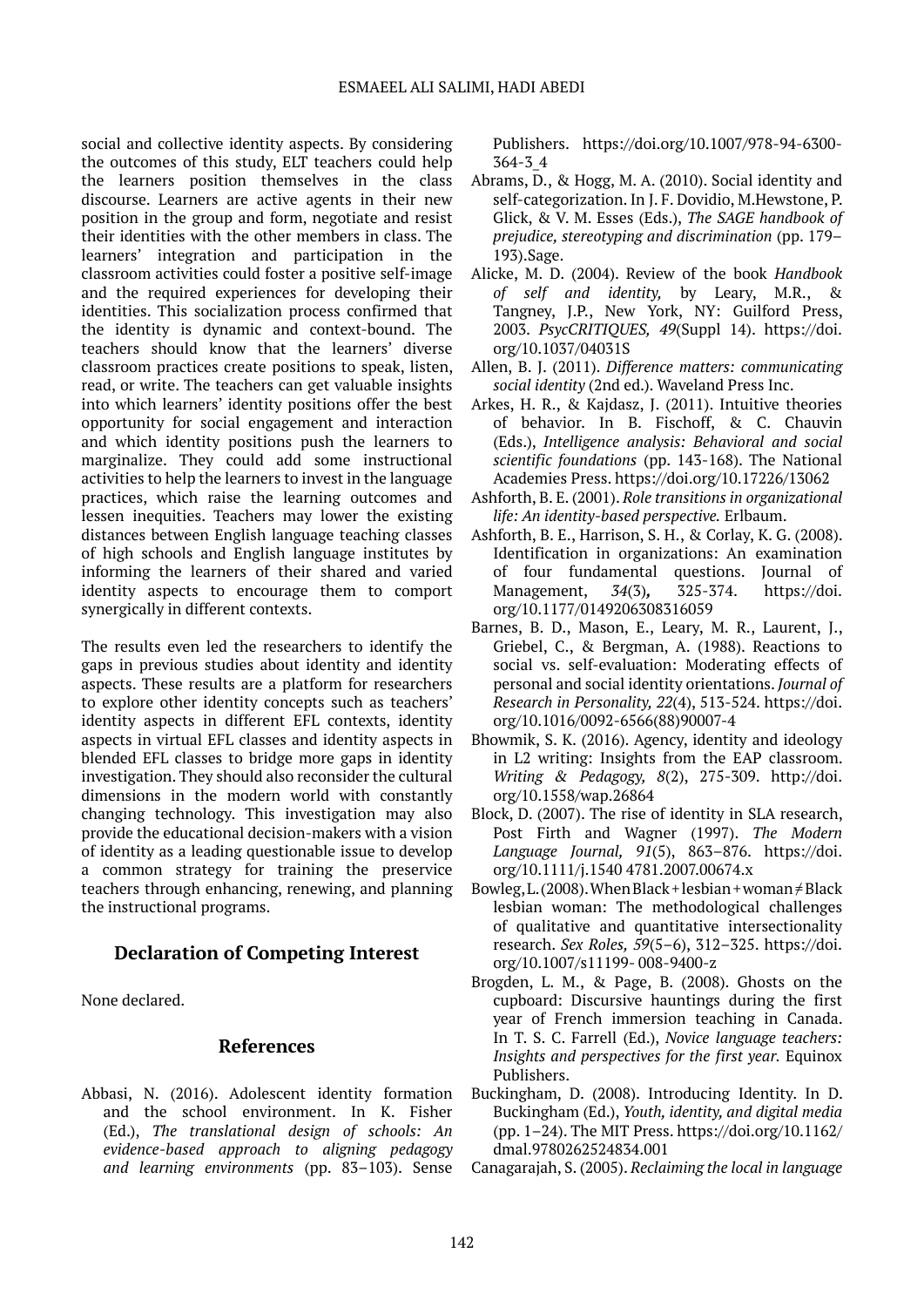*policy and practice*. Lawrence Erlbaum Associates.

- Carlone, H. B., & Johnson, A. (2007). Understanding the science experiences of successful women of color: Science identity as an analytic lens. *Journal of Research in Science Teaching, 44*(8), 1187– 1218. <https://doi.org/10.1002/tea.20237>
- Cerulo, A. K. (1997). *Identity construction: New issue, new directions*. Department of Sociology.  [https://](https://doi.org/10.1146/annurev.soc.23.1.385) [doi.org/10.1146/annurev.soc.23.1.385](https://doi.org/10.1146/annurev.soc.23.1.385)
- Cheek, J. M., & Briggs, S. R. (2013). *Aspects of Identity Questionnaire (AIQ-IV)*. Measurement instrument database for the social science. https://pdffox.com/ aspects-of-identity-questionnaire-aiq-iv-pdf-free. html
- Cheek, J. M., & Busch, C. M. (1982). S*elf-monitoring and the inner outer metaphor: Principled versus pragmatic self?* [Paper presentation]. The 53rd Annual Meeting of the Eastern Psychological Association, Baltimore, MD.
- Cheek, J. M., & Hogan, R. (1983). Self-concepts, selfpresentations, and moral judgments. In J. Suls & A. G. Greenwald (Eds.), *Psychological perspectives on the self* (vol. 2, pp. 249-273). Lawrence Erlbaum Associates.
- Cheek, J. M., Smith, S. M., & Tropp, L. R. (2002). *Relational identity orientation: A fourth scale for the AIQ* [Paper presentation]. The Meeting of the Society for Personality and Social Psychology. Savannah, GA.
- Chen, X. (2010). Identity construction and negotiation within and across school communities: The case of one English- as- a- new- language (ENL) student. *Journal of Language, Identity, and Education, 9*(3), 163–179.  [https://doi.org/10.1080/](https://doi.org/10.1080/15348458.2010.486274) [15348458.2010.486274](https://doi.org/10.1080/15348458.2010.486274)
- Chevasco, D. (2019). Language and identity: How do different aspects of an L2 identity correlate with spoken English ability in Japanese high school students? *English as an International Language Journal, 14*(1)*,* 1-19.
- Cochran-Smith, M., & Lytle, S. (1990). Research on teaching and teacher research: The issues that divide. *Educational Researcher, 19*(2), 2-11. [https://](https://doi.org/10.3102/0013189X019002002) [doi.org/10.3102/0013189X019002002](https://doi.org/10.3102/0013189X019002002)
- Davis, K. A., & Skilton-Sylvester, E. (2004). Looking back, taking stock, moving forward: Investigating gender in TESOL. *TESOL Quarterly, 38*(3), 381- 404.<https://doi.org/10.2307/3588346>
- De Fina, A. (2010). The negotiation of identities. In W. Bublitz, A. H. Jucker, & K. P. Schneider (Eds.), *Handbooks of pragmatics* (pp. 205– 224). Mouton de Gruyter.  [https://doi.](https://doi.org/10.1002/9781405198431.wbeal0326) [org/10.1002/9781405198431.wbeal0326](https://doi.org/10.1002/9781405198431.wbeal0326)
- Dörnyei, Z. (2007). *Research methods in applied linguistics*. Oxford University Press.
- Duff, P. (2002). The Discursive co-construction

of knowledge, identity, and difference: An ethnography of communication in the high school mainstream. *Applied Linguistics, 23*(3), 289-322.

- Duff, P. (2010). Language socialization into academic discourse communities. *Annual Review of Applied Linguistics, 30*(1), 169-192. http://dx.doi. org/10.1017/S0267190510000048
- Duveen, G. (2001). Representations, identities, resistance. In K. Deaux & G. Philogène (Eds.), *Representations of the social: Bridging theoretical traditions* (pp. 257–270). Blackwell Publishing.
- Erikson, E. H. (1980). *Identity and the life cycle.* International Universities Press.
- Erikson, E. (2008). The problem of EGO identity. In D. L. Browning (Ed.), *Adolescent identities: A collection of readings* (pp. 223–240). Analytic Press.
- Gaertner, S. L., & Dovidio, J. F. (2000). *Reducing intergroup bias: The common ingroup identity model*. Psychology Press.
- Gay, S. E. K. P. (2013). Identity and self in second language acquisition. *The Asian EFL Journal, 15*(4), 201-211.
- Godley, A., & Loretto, A. (2013). Fostering counternarratives of race, 37 languages, and identity in an urban English classroom. *Linguistics and Education, 24*(3), 316-327.
- Goharimehr, N. (2018). Imagined identities and communities in an EFL context. *International Journal of Language, Literature and Culture, 5*(3), 35-40.
- Graham, S.J. (2004). Giving up on modern foreign languages? Students' perception of learning French. *Modern Language Journal, 88*(2), 171-191. https://doi.org/10.1111/j.0026-7902.2004.00224.x
- Granger, C. A. (2004). *Silence in second language learning.* Multilingual Matters.
- Green, E. G. T., Deschamps, J. C., & Páez, D. (2005). Variation of individualism and collectivism within and between 20 countries: A typological analysis. *Journal of Cross-Cultural Psychology, 36*(3), 321- 339. <https://doi.org/10.1177/0022022104273654>
- Gu, M. M. (2010). Identities constructed in difference: English language learners in China. *Journal of Pragmatics, 42*(1), 139-152.[https://doi.](https://doi.org/10.1016/j.pragma.2009.06.006) [org/10.1016/j.pragma.2009.06.006](https://doi.org/10.1016/j.pragma.2009.06.006)
- Guerra, L. (2012). Learners' identity construction in the context of English as an international language. *International Journal of Applied Linguistics and English Literature, 1*(7), 117–126.  [https://doi.](https://doi.org/10.7575/ijalel.v.1n.7p.117) [org/10.7575/ijalel.v.1n.7p.117](https://doi.org/10.7575/ijalel.v.1n.7p.117)
- Haberman, H., & Danes, S. M. (2007). Fatherdaughter and father-son family business management transfer comparison: Family FIRO model application. Family Business Review, *20*(2), 163-184. https://doi.org/10.1111%2Fj.1741-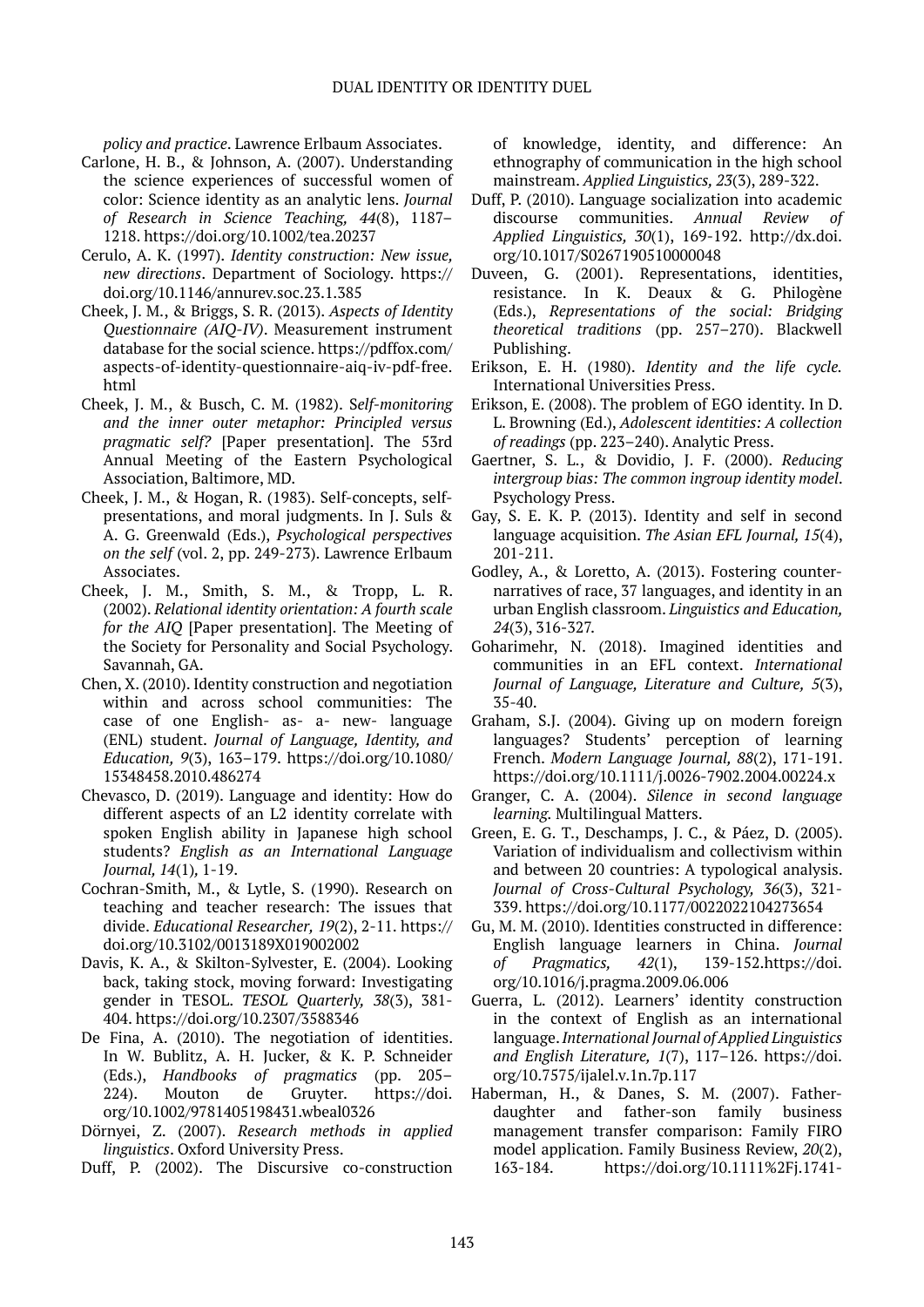6248.2007.00088.x

- Hall, S. (1996). Introduction: Who needs 'identity'? In S. Hall & P. D. Gay (Eds.), Questions of cultural identity (pp. 1-17). Sage.
- Hamston, J. (2003). Review of Miller, J. (2003) Audible difference. ESL and social identity in schools. *Australian Review of Applied Linguistics, 26*(2), 124– 126.<https://doi.org/10.1075/aral.26.2.10ham>
- Heger, A. K., & Gaertner, L. (2018). Testing the identity synergy principle: Identity fusion promotes self and group sacrifice. *Self and Identity, 17*(5), 487- 499. [https://doi.org/10.1080/15298868.2017.14225](https://doi.org/10.1080/15298868.2017.1422538) [38](https://doi.org/10.1080/15298868.2017.1422538)
- Ho, M. (2011). Academic discourse socialization through small-group discussions. *System, 39*(4), 437-450.
- Hofstede, G. (2001). *Culture's consequences: Comparing values, behaviors, institutions, and organizations across nations*. Sage.
- Hofstede, G. (2011). Dimensionalizing cultures: The Hofstede model in context. *Online Readings in Psychology and Culture, 2*(1), 3–26.  [https://doi.](https://doi.org/10.9707/2307-0919.1014) [org/10.9707/2307-0919.1014](https://doi.org/10.9707/2307-0919.1014)
- Hopkins, N., & Greenwood, R. M. (2013). Hijab, visibility and the performance of identity. *European Journal of Social Psychology, 43*(5), 438-447[.https://](https://doi.org/10.1002/ejsp.1955) [doi.org/10.1002/ejsp.1955](https://doi.org/10.1002/ejsp.1955)
- Idrus, F., & Nazri, N. I. M. (2016). The construction of collective identity in Malaysian ESL secondary classrooms. *English Language Teaching, 9*(10), 101– 110.<https://doi.org/10.5539/elt.v9n10p101>
- Iranmehr, A., & Davari, H. (2017). English language education in Iran: A site of struggle between globalized and localized versions of English. *Iranian Journal of Comparative Education, 1*(2), 70- 84. http://doi.org/ 10.22034/ijce.2018.87725
- Johnson, K. E., & Golombek, P. R. (2011). The transformative power of narrative in second language teacher education. *TESOL Quarterly,45*(3), 486–509. <https://doi.org/10.5054/tq.2011.256797>
- Karimi, F., Fakhri Alamdari, E., & Ahmadian, M. (2021). Giving voice to the voiceless: Probing current issues for student teachers in EFL teacher education program in Iran. *Journal of Language and Education, 7*(2), 140-154. https://doi.org/10.17323/ jle.2021.11113
- Kaur, A., & Noman, M. (2015). Exploring classroom practices in collectivist cultures through the lens of Hofstede's model. *Qualitative Report, 20*(11), 1794–1811.
- Khatib, M., & Ghamari, M. R. (2011). Mutual relations of identity and foreign language learning: An overview of linguistic and sociolinguistic approaches to identity. *Theory and Practice in Language Studies, 1*(12), 1701–1708.  [https://doi.](https://doi.org/10.4304/tpls.1.12.1701-1708) [org/10.4304/tpls.1.12.1701-1708](https://doi.org/10.4304/tpls.1.12.1701-1708)
- Kirkman, B. L., Lowe, K. B., & Gibson, C. B. (2006). A quarter century of cultures consequences: A review of empirical research incorporating Hofstede's cultural values framework. J*ournal of International Business Studies, 37*(3), 285-320. https://doi. org/10.1057/palgrave.jibs.8400202
- Koc, Y., & Vignoles, V. (2016). Global identification predicts gay-male identity integration among gay men in Turkey. *British Journal of Social Psychology, 55*(4), 643–661. https://doi.org/10.1111/bjso.12160
- Kroger, J. (2007). *Identity development: Adolescence through adulthood*. Sage.
- Labov, W. (1966). *The social stratification of English in New York City*. Centre for Applied Linguistics.<https://doi.org/10.2307/411682>
- Lamphere, R. A., & Leary, M. R. (1990). Private and public self-processes: A return to James's constituents of the self. *Personality and Social Psychology Bulletin, 16*(4), 717–725. [https://doi.](https://doi.org/10.1177%2F0146167290164012) [org/10.1177/0146167290164012](https://doi.org/10.1177%2F0146167290164012)
- Lannegrand-Willems, L., & Bosma, H. A. (2006). Identity development-in-context: The school as an important context for identity development. *Identity, 6*(1), 85–113.  [https://doi.org/10.1207/](https://doi.org/10.1207/s1532706xid0601_6) [s1532706xid0601\\_6](https://doi.org/10.1207/s1532706xid0601_6)
- Leary, M. R., Wheeler, D. S., & Jenkins, T. B. (1986). Aspects of identity and behavioral preference: Studies of occupational and recreational choice. *Social Psychology Quarterly, 49*(1), 11-18. [https://](https://doi.org/10.2307/2786853) [doi.org/10.2307/2786853](https://doi.org/10.2307/2786853)
- Lee, J. S., & Bucholtz, M. (2015). Language socialization across learning spaces. In N. Markee (Ed.), *The handbook of classroom discourse and interaction* (pp. 319-336). Wiley Blackwell.
- Le Ha, P. (2008). *Teaching English as an international language: Identity, resistance and negotiation.* Multilingual Matters Ltd.
- Leibowitz, B., Adendorff, H., Daniels, Sh., Loots, A., Nakasa, S., Ngxabazi, N., Van der Merwe, A., & Van Deventer, I. (2005). The relationship between identity, language and teaching and learning in higher education in South Africa. *Per Linguam, 21*(2), 23-37. http://dx.doi.org/10.5785/21-2-74
- Le Page, R., & Tabouret-Keller, A. (1985). *Acts of identity: Creole-based approaches to language and ethnicity*. Cambridge University Press.  [https://doi.](https://doi.org/10.1017/S0047404500000403) [org/10.1017/S0047404500000403](https://doi.org/10.1017/S0047404500000403)
- Lew, M.D.N., & Schmidt, H.G. (2011). Selfreflection and academic performance: Is there a relationship? A*dvances in Health and Science Education, 16*(4), 529-545. https://doi.org/10.1007/ s10459-011-9298-z
- Lobaton, J. C. G. (2012). Language learners' identities in EFL settings: Resistance and power through discourse. *Colombian Applied Linguistics Journal, 14*(1), 60 - 76. https://doi.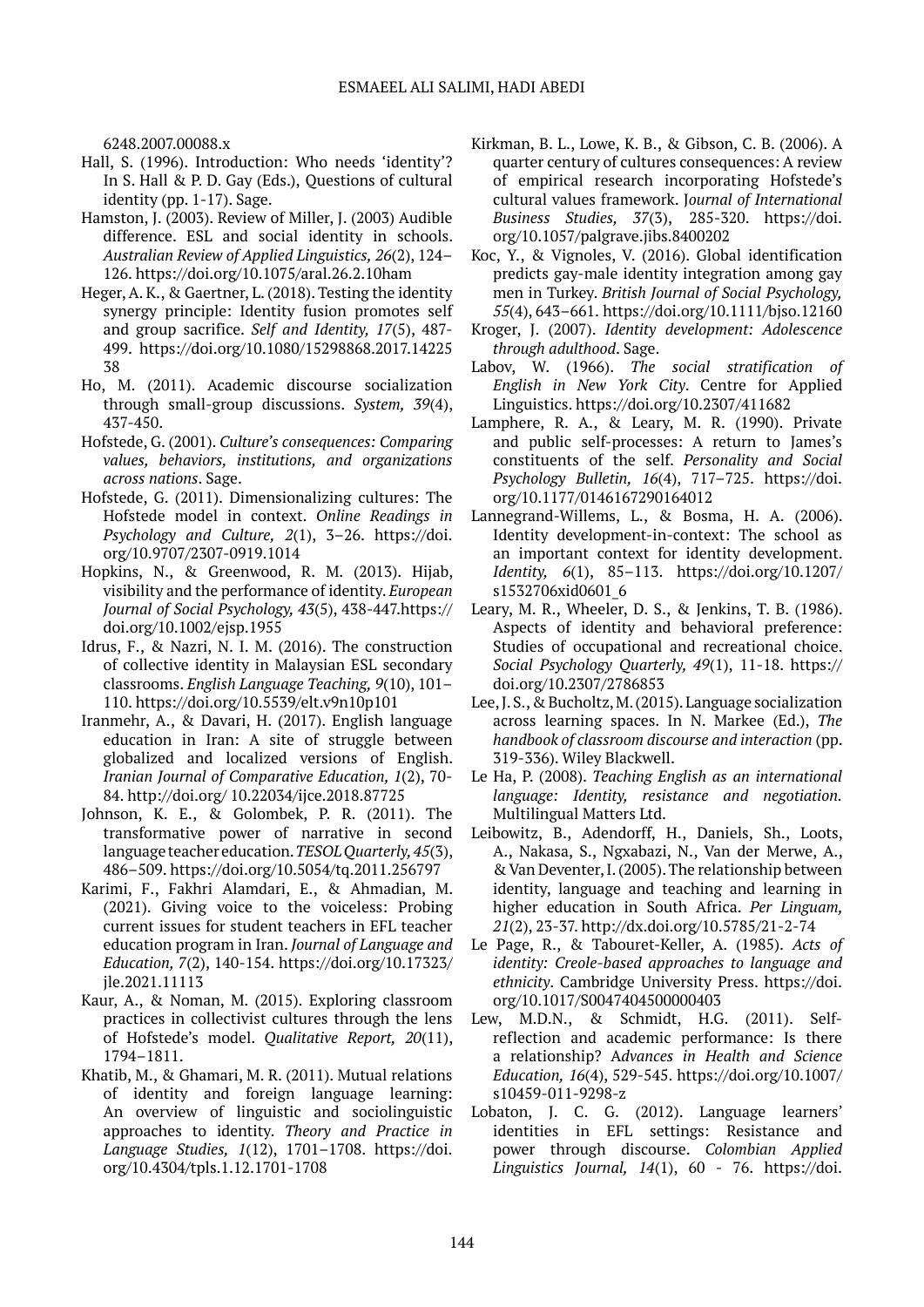org/10.14483/22487085.3813

- Lu, J., & Huang, J. (2007). Reflections on identity and English language teaching in China. *Polyglossia, 13*(1), 53-57. https://doi.org/10.1515/CJAL-2019- 0003
- Luhtanen, R., & Crocker, J. (1992). A collective selfesteem scale: Self-evaluation of one's social identity. *Personality and Social Psychology Bulletin, 18*(3), 302– 318. [https://doi.org/10.1177/0146167292183006](https://doi.org/10.1177%2F0146167292183006)
- Makoni, S., & Pennycook, A. (2007). Disinventing and reconstituting languages. In S. Makoni, & A. Pennycook (Eds.), *Disinventing and reconstituting languages* (pp. 1-41). Multilingual Matters.
- Mantero, M. (2004). Transcending tradition: Situated activity, discourse, and identity in language teacher education. *Critical Inquiry in Language Studies, 1*(3), 143-161. [https://doi.org/10.1207/](https://doi.org/10.1207/s15427595cils0103_2) [s15427595cils0103\\_2](https://doi.org/10.1207/s15427595cils0103_2)
- McKinney, C., & Pletzen, E. V. (2004). This apartheid story we've finished with it': Student responses to the apartheid past in South African English studies course. *Teaching in Higher Education, 9* (2), 159-170. https://doi.org/[10.1080/1356251042000195394](http://dx.doi.org/10.1080/1356251042000195394)
- Mirahmadi Kia, A., Razmjoo, S. A., & Afraz, S. (2021). Language proficiency and identity: Developing a Structural Equation Modeling (SEM) of identity for Iranian EFL learners. *International Journal of Foreign Language Teaching & Research, 9*(34), 81- 101. https://doi.org/[10.30495/TTLT.2020.673607](https://dx.doi.org/10.30495/ttlt.2020.673607)
- Mohr, C. J. (2017). Identity and the life cycle. Selected papers. By Erik H. Erikson. With a historical introduction by David Rapaport. International Universities Press, Inc., 1959. 171 pp. *The Psychoanalytic Quarterly, 29*(1), 105–126.  [https://](https://doi.org/10.1080/21674086.1960.11926165) [doi.org/10.1080/21674086.1960.11926165](https://doi.org/10.1080/21674086.1960.11926165)
- Mokhoathi J. (2022). "I am an African": A philosophical enquiry of identity and culture. *Journal of Black Studies, 53*(1), 92-108. https://doi. org/[10.1177/00219347211047874](https://doi.org/10.1177/00219347211047874)
- Morgan, B. (2004). Teacher identity as pedagogy: Towards a field-internal conceptualization in bilingual and second language education. *International Journal of Bilingual Education & Bilingualism, 7*(2-3), 172-188. https://doi. org/[10.1080/13670050408667807](http://dx.doi.org/10.1080/13670050408667807)
- Morita, N. (2004). Negotiating participation and identity in second language academic communities. *TESOL Quarterly, 38*(4), 573-603. https://doi. org/10.2307/3588281
- Nicolaci-da-Costa, A. M. (1988). Estruturas sociais e subjetividade [Social structures and subjectivity]. In S. Brasileira de Psicologia (Ed.), *Anais da XVIII Reunião Anual de Psicologia* (pp. 633–642). Sociedade Brasileira de Pediatria.
- Norton, B. P. (2010). Language and identity. In N. Hornberger & S. L. McKay (Eds.), *Sociolinguistics and*

*language education* (pp. 349–370). Short Run Press Ltd.<https://doi.org/10.21832/9781847692849-015>

- Ochs, E. (2008). Constructing social identity: A language socialization perspective. In S. F. Kiesling & C. B. Paulston (Eds.), *Intercultural discourse and communication* (pp. 78–91). Blackwell. [https://doi.](https://doi.org/10.1207/s15327973rlsi2603_3) [org/10.1207/s15327973rlsi2603\\_3](https://doi.org/10.1207/s15327973rlsi2603_3)
- Omoniyi, T. (2006). Hierarchy of identities. In T. Omoniyi, & G. White (Eds.), *Sociolinguistics of identity* (pp. 11–33). Continuum.  [https://doi.](https://doi.org/10.2104/aral0908) [org/10.2104/aral0908](https://doi.org/10.2104/aral0908)
- Ortega, L. (2009). *Understanding second language acquisition.* Hodder Education. [https://www.](https://www.amazon.com/Understanding-Second-Language-Acquisition/dp/034090559X) [amazon.com/Understanding-Second-Language-](https://www.amazon.com/Understanding-Second-Language-Acquisition/dp/034090559X)[Acquisition/dp/034090559X](https://www.amazon.com/Understanding-Second-Language-Acquisition/dp/034090559X)
- Oyserman, D. (2007). Social identity and selfregulation. In A. W. Kruglanski & E. T. Higgins (Eds.), *Social psychology: Handbook of basic principles* (pp. 432–453). Guilford Press.
- Pacheco, M. B. (2015). Self and identity in adolescent foreign language learning. *Journal of Language, Identity, and Education, 14*(5), 354–357. [https://doi.](https://doi.org/10.1080/15348458.2015.1090773) [org/10.1080/15348458.2015.1090773](https://doi.org/10.1080/15348458.2015.1090773)
- Packer, D., & Bavel, J.V. (2015). *The dynamic nature of identity: From the brain to behavior.* Psychology press.
- Palanac, A. (2019). Positive psychology and mastery of the L2 academic self. *Journal of Language and Education, 5*(2), 86–94. [https://doi.org/10.17323/](https://doi.org/10.17323/jle.2019.8569) [jle.2019.8569](https://doi.org/10.17323/jle.2019.8569)
- Pallant, J. (2001). *SPSS survival manual: A step by step guide to data analysis using SPSS for Windows version 10*. Open University Press.
- Palovskaya, G., & Lord, A. (2018). The Influence of Students' Sociocultural Background on the IELTS speaking test preparation process. *Journal of Language and Education, 4*(3), 69–76. [https://doi.](https://doi.org/10.17323/2411-7390-2018-4-3-69-76) [org/10.17323/2411-7390-2018-4-3-69-76](https://doi.org/10.17323/2411-7390-2018-4-3-69-76)
- Pavlenko, A. (2002). Poststructuralist approach to the study of social factors in second language learning and use. In V. Cook (Ed.), *Portraits of the L2 user* (pp. 277-302). Multilingual Matters.
- Pavlenko, A., & Lantolf, J. (2000). Second language learning as participation and the (re)construction of selves. In J. Lantolf (Ed.), *Sociocultural theory and second language learning* (pp. 155–177). Oxford University Press. [https://doi.org/10.1017/](https://doi.org/10.1017/S0267190500002646) [S0267190500002646](https://doi.org/10.1017/S0267190500002646)
- Penner, L. A., & Wymer, W. E. (1983). The moderator variable approach to behavioral predictability: Some of the variables some of the time. *Journal of Research in Personality, 17*(3), 339 –353. [https://doi.](https://doi.org/10.1016/0092-6566(83)90025-9) [org/10.1016/0092-6566\(83\)90025-9](https://doi.org/10.1016/0092-6566(83)90025-9)
- Pennycook, A. (2003). Global Englishes, rip slyme, and performativity. *Journal of Sociolinguistics, 7*(4), 513–533.  [https://doi.org/10.1111/j.1467-](https://doi.org/10.1111/j.1467-9841.2003.00240.x)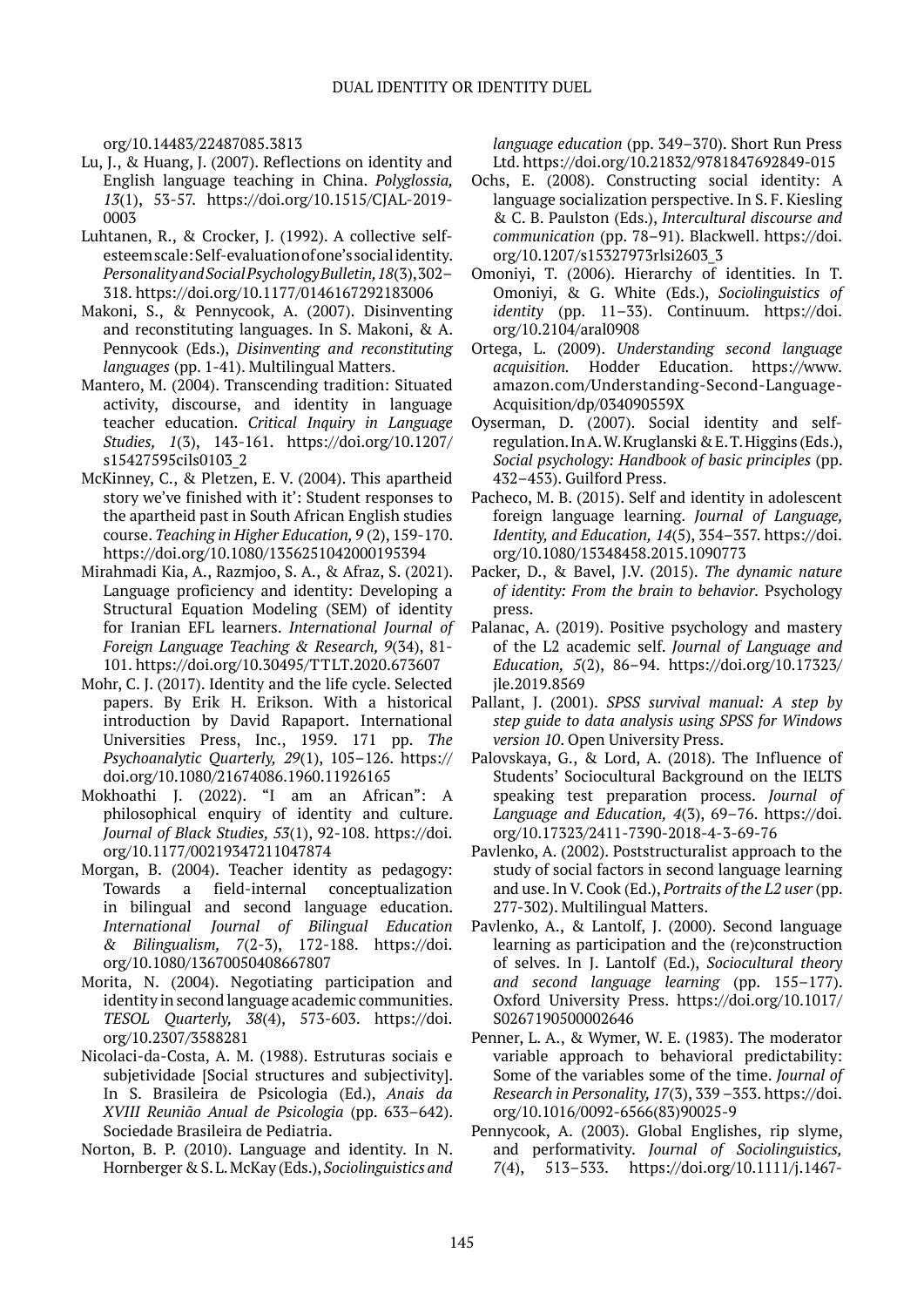[9841.2003.00240.x](https://doi.org/10.1111/j.1467-9841.2003.00240.x)

- Pomerantz, A. (2008). Tú Necesitas Preguntar en Español: Negotiating good language learner identity in a spanish classroom. *Journal of Language, Identity, and Education, 7*(3-4), 253–271.  [https://](https://doi.org/10.1080/15348450802237897) [doi.org/10.1080/15348450802237897](https://doi.org/10.1080/15348450802237897)
- Ramanathan, V. (2005). *The English-vernacular divide: Postcolonial languagepolitics and practice.* Multilingual Matters.
- Rashidi, N., & Mansurian, M. A. (2015). The impact of identity aspects on EFL learners' achievement in Iranian academic context. *Teaching English Language, 9*(2), 75-96. https://dx.doi.org/10.22132/ tel.2015.53725
- Rato, D., & Prada, R. (2021). Towards social identity in socio-cognitive agents. *Sustainability*, *13*(20),1-19. https://doi.org/10.3390/su132011390
- Razmjoo, S. A. (2010). Language and identity in the Iranian context: The impact of identity aspects on EFL learners' achievement. *The Journal of Teaching Language Skills*, *29*(2) 99-121. https://doi. org/[10.22099/JTLS.2012.410](https://dx.doi.org/10.22099/jtls.2012.410)
- Reagan, T. (2004). Objectification, positivism and language studies: A reconsideration. *Critical Inquiry in Language Studies, 1*(1), 41-60. [https://doi.](https://doi.org/10.1207/s15427595cils0101_3) [org/10.1207/s15427595cils0101\\_3](https://doi.org/10.1207/s15427595cils0101_3)
- Riley, P. (2006). Self-expression and the negotiation of identity in a foreign language. *International Journal of Applied Linguistics, 16*(3), 295–318.  [https://doi.](https://doi.org/10.1111/j.1473-4192.2006.00120.x) [org/10.1111/j.1473-4192.2006.00120.x](https://doi.org/10.1111/j.1473-4192.2006.00120.x)
- Rosenberg, S., & Gara, M. A. (1985). The multiplicity of personal identity. In P. Shaver (Ed.), *Self, situations, and social behavior: Review of personality and social psychology* (pp. 87 – 113). Sage.
- Saboori, F., Pishghadam, R., Fatemi, A., & Ghonsooli, B. (2015). Culture and identity: Linking Iranian identity components and cultural dimensions. [ILT]. *Language Teaching, 4*(1), 49–78. [https://doi.](https://doi.org/10.22054/ILT.2015.3463) [org/10.22054/ilt.2015.3463](https://doi.org/10.22054/ILT.2015.3463)
- Salimi, E. A, & Abedi, H. (2020). Trilinguals' identity synergism through pragmatic skills. *Journal of Language and Education, 6*(2), 165-180. https://doi. org/10.17323/jle.2020.10165
- Schachter, E. P., & Rich. Y. (2011). Identity Education: A new conceptual framework for researchers and practitioners. *Educational Psychologist, 46(4), 222– 238.* https://doi.org/10.1080/00461520.2011.61450 9
- Schiffrin, D. (1996). Narrative as self-portrait: Sociolinguistic constructions of identity. *Language in Society, 25*(2), 167-203.
- Séror, J. (2011). Alternative sources of feedback and second language writing development in university content courses. *Canadian Journal of Applied Linguistics, 14*(1), 118-143. [https://doi.org/10.2478/](https://doi.org/10.2478/sm-2021-0016) [sm-2021-0016](https://doi.org/10.2478/sm-2021-0016)
- Sevilla, H., & Gamboa, R. (2016). Student selfevaluation and autonomy development in EFL learning. *Revistade Lenguas Modernas, 25*(1), 199- 222. https://doi.org/10.15517/rlm.v0i25.27695
- Shardakova, M., & Pavlenko, A. (2004). Identity options in Russian textbooks. *Journal of Language, Identity and Education, 3*(1), 25-46. https://doi.org/[10.1207/](http://dx.doi.org/10.1207/s15327701jlie0301_2) [s15327701jlie0301\\_2](http://dx.doi.org/10.1207/s15327701jlie0301_2)
- Sharma, S. (2014). Self, identity and culture. In S. Menon, A. Sinha, & B. V. Sreekantan (Eds.), *Interdisciplinary perspectives on consciousness and the self* (pp. 117– 124). Springer. [https://doi.org/10.1007/978-81-](https://doi.org/10.1007/978-81-322-1587-5_10) [322-1587-5\\_10](https://doi.org/10.1007/978-81-322-1587-5_10)
- Stets, J. E., & Cast, A. D. (2007). Resources and identity verification from an identity theory perspective. *Sociological Perspectives, 50*(4), 517-543. https:// doi.org/10.1525%2Fsop.2007.50.4.517
- Swaab, R. I., Postmes, T., & Spears, R. (2008). Identity formation in multiparty negotiations. *British Journal of Social Psychology, 47*(1), 167–187. [https://](https://doi.org/10.1348/014466607X216124) [doi.org/10.1348/014466607X216124](https://doi.org/10.1348/014466607X216124)
- Swaab, R. I., Postmes, T., van Beest, I., & Spears, R. (2007). Shared cognition as a product of, and precursor to, shared identity in negotiations. *Personality and Social Psychology Bulletin, 33*(2), 187–199.  [https://](https://doi.org/10.1177/0146167206294788) [doi.org/10.1177/0146167206294788](https://doi.org/10.1177/0146167206294788)
- Tabaku, E. (2009). Teaching EFL to highlight students' identity. *LCPJ Publishing, 2*(2), 18-24.
- Tajfel, H. (1998). Social identity and inter-group relations. In S. Worchel, J. F. Morales, D. Páez, & J. C. Deschamps (Eds), *Social identity: International perspectives*. Sage. [http://dx.doi.](http://dx.doi.org/10.4135/9781446279205) [org/10.4135/9781446279205](http://dx.doi.org/10.4135/9781446279205)
- Tajfel, H., & Turner, J. C. (1979). The social identity theory of group behavior. In S. Worchel & W. G. Austin (Eds.), *The psychology of intergroup relations* (pp. 33 – 47). Nelson-Hall.
- Talebinezhad, M. R., & Aliakbari, M. (2001). Basic assumptions in teaching English as an international language. *The Internet TESL, 7*(7), 32-37. [http://](http://iteslj.org/Article/Talebinezhad-EIL.html) [iteslj.org/Article/Talebinezhad-EIL.html](http://iteslj.org/Article/Talebinezhad-EIL.html)
- Taylor, F. (2013). *Self and identity in adolescent foreign language learning: A relational context perspective*. Multilingual Matters.  [https://doi.](https://doi.org/10.21832/9781783090006) [org/10.21832/9781783090006](https://doi.org/10.21832/9781783090006)
- Torshizi, M. D., & Torshizi, M. D. (2016). Learners' perception of differences between language learning in high school and private language institute. *International Journal of Applied Linguistics & English Literature, 5*(1), 33-38. [http://dx.doi.](http://dx.doi.org/10.7575/aiac.ijalel.v.5n.1p.33) [org/10.7575/aiac.ijalel.v.5n.1p.33](http://dx.doi.org/10.7575/aiac.ijalel.v.5n.1p.33)
- Treiber, D., & Booysen, L.A.E. (2021). Identity (Re) construction of female adolescents with substance use disorders. *International Journal of Environmental Research and Public Health, 18*(1), 1-19. https:// doi. org/10.3390/ijerph18137022